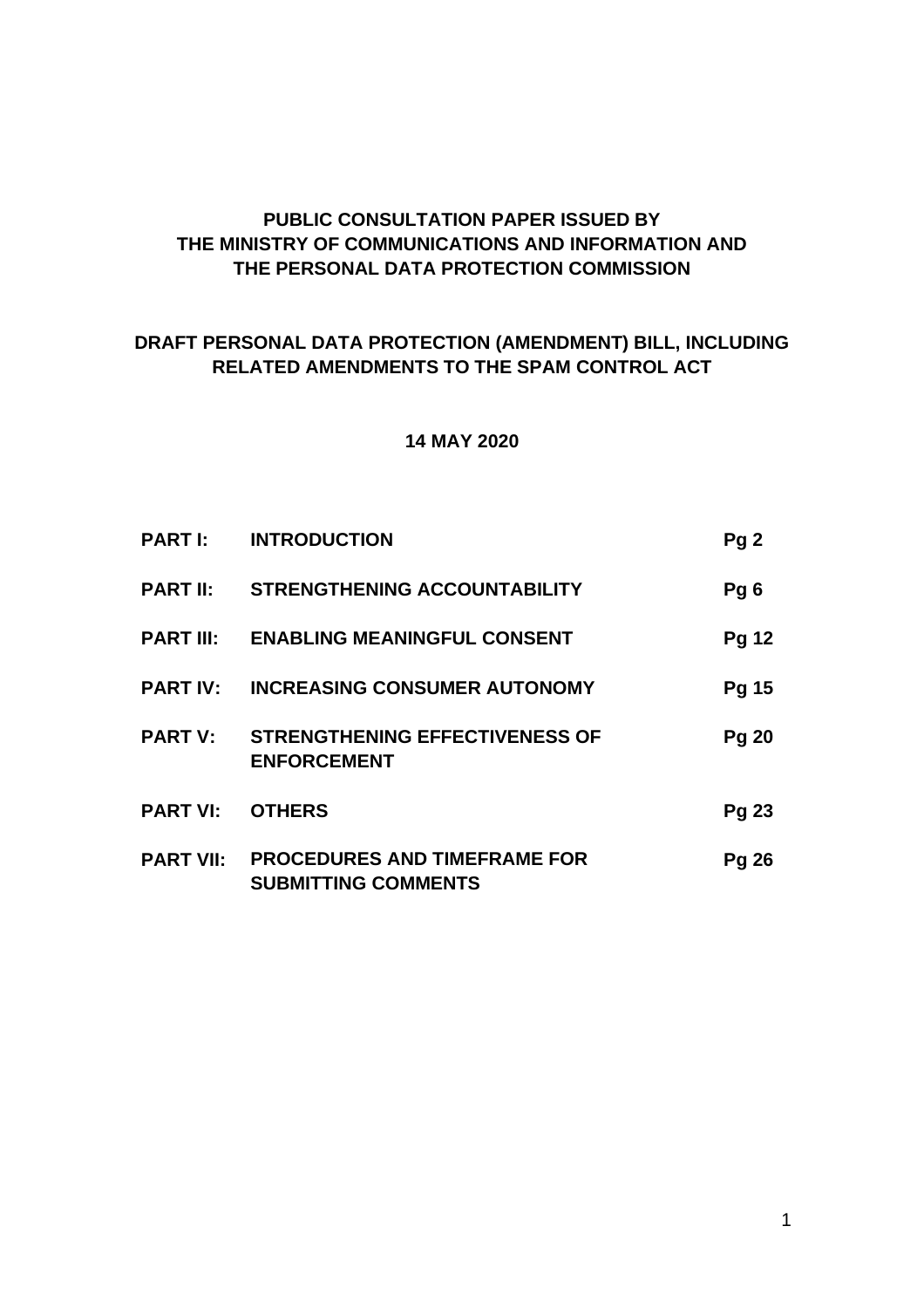#### **PUBLIC CONSULTATION PAPER**

### **DRAFT PERSONAL DATA PROTECTION (AMENDMENT) BILL, INCLUDING RELATED AMENDMENTS TO THE SPAM CONTROL ACT**

#### **PART I: INTRODUCTION**

#### **Background**

- 1. The Personal Data Protection Act 2012 ("**PDPA**") governs the collection, use and disclosure of personal data by organisations in Singapore. Enacted in 2012, it strikes a balance between the need to protect individuals' personal data against private organisations' need to collect, use and disclose personal data for legitimate and reasonable purposes. The Do Not Call ("**DNC**") Provisions of the PDPA enable individuals to optout of receiving specified messages<sup>1</sup> in the form of text messages, fax messages or voice calls, sent to Singapore telephone numbers, by requiring persons to check the relevant DNC Register before sending a specified message to a Singapore telephone number  $^2$  . The DNC Provisions and the Data Protection ("**DP**") Provisions came into effect on 2 January 2014 and 2 July 2014 respectively.
- 2. Singapore's digital landscape and economy have evolved. Capitalisation of data and cross-border data flows have become increasingly important for business innovation and economic competitiveness. According to the World Economic Forum, the world produces 2.5 quintillion bytes a day, and 90% of all data were produced in just the last two years<sup>3</sup>. With the pervasiveness of sensors and ubiquity of connectivity, modern mobile devices have added exponentially to the data that is generated by digital activities. This is evident with the volume of cross-border data flows growing by 148 times from 2005 to 2017<sup>4</sup>.
- 3. Technology is also changing the way data is collected. The growth of Internet of Things ("**IoT**") devices, machine learning and Artificial Intelligence ("**AI**") is leading to an increased ability to collate and analyse large amounts of data, opening up new possibilities to derive insights that

<sup>1</sup> "Specified message" is defined in section 37 of the PDPA. Exclusions from the definition of specified messages are listed in the Eighth Schedule to the PDPA.

 $2$  Unless the person has obtained clear and unambiguous consent from the individual or has an ongoing relationship with the individual.

<sup>&</sup>lt;sup>3</sup> Thirani, Vasudha and Arvind Gupt, "The Value of Data", World Economic Forum (2017). Retrieved from [www.weforum.org/agenda/2017/09/the-value-of-data/](http://www.weforum.org/agenda/2017/09/the-value-of-data/)

<sup>4</sup> McKinsey Global Institute, "Globalisation in transition: The future of trade and value chains" (2019).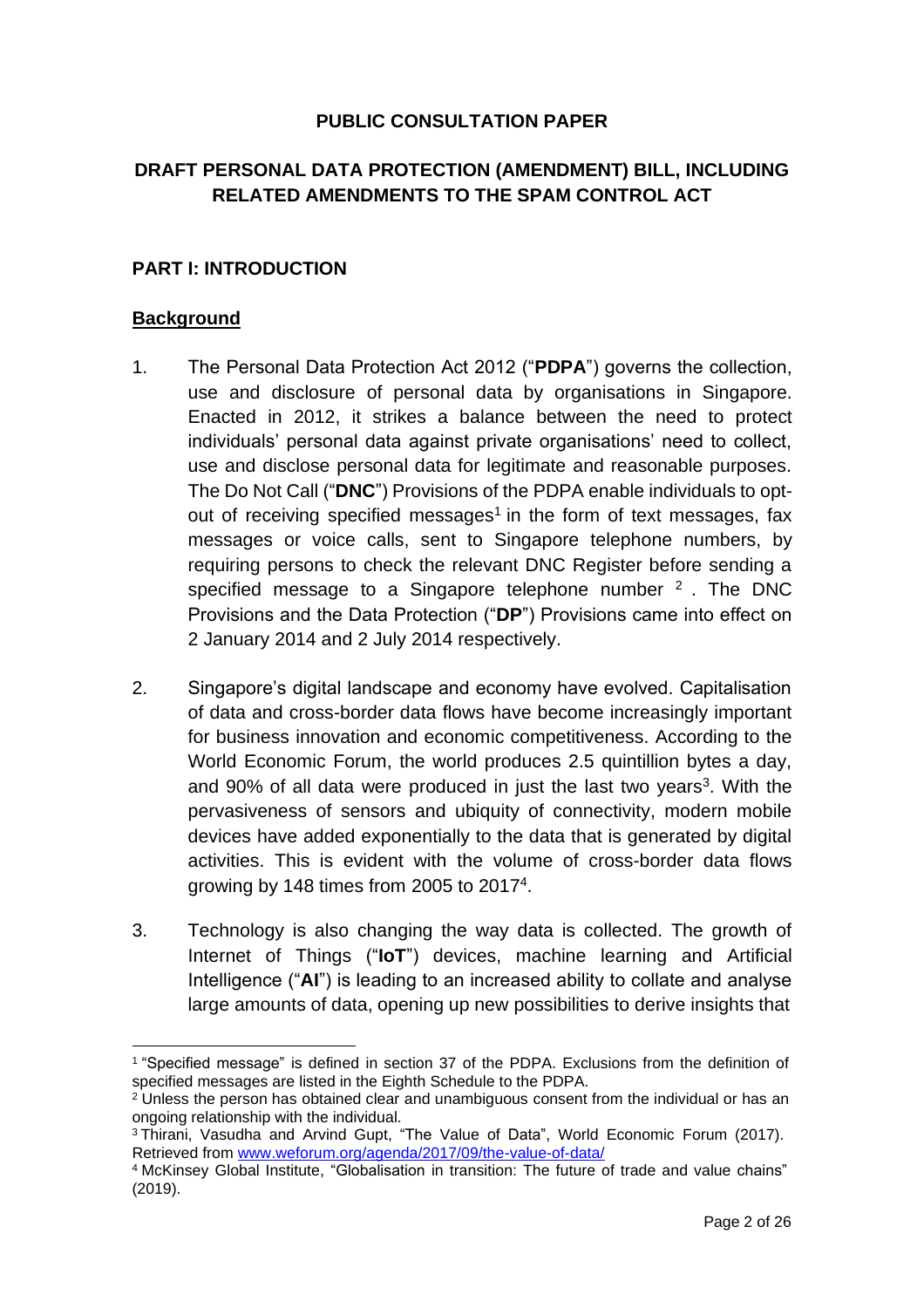can yield enormous benefits for individuals and society. The adoption of new technology across all aspects of life, from e-commerce to remote working and learning tools, has also accelerated in recent years.

- 4. Technological developments are presenting significant challenges for consent-based approaches to data protection. It is increasingly not feasible for organisations to anticipate the purposes for collecting, using or disclosing personal data at the outset. In addition, with large volumes of data collected seamlessly and instantaneously, it is not always practical for organisations to seek the express consent of individuals in every instance of data collection, or for every new purpose. Reliance on consent for stated purposes has resulted in lengthy or broadly worded notices that do not allow individuals to ascertain the purposes nor provide meaningful consent for the collection of their personal data. Moreover, consent decisions of individuals do not necessarily take into consideration the wider, systemic benefits for the public nor yield the most desirable collective outcomes for society. It is therefore necessary to recalibrate the balance between individual's consent and organisational accountability to harness data for appropriate and legitimate purposes.
- 5. As more personal data is being collected and generated by businesses for new products and services, the number of data breaches will progressively increase. According to a report by Gemalto, the first half of 2018 saw a 72% increase in data records lost, stolen or compromised worldwide <sup>5</sup> compared to the same period in 2017. Consumers are increasingly aware of the impact of data breaches and the importance of protecting their personal data. Strengthening the accountability of organisations builds consumer confidence in organisations' management and protection of their personal data, which will allow organisations to make better use of data to offer more innovative and competitive products and services for consumers.
- 6. Globally, data protection laws are also shifting towards a risk-based, accountability approach to ensure organisations meet data protection standards. Over the past few years, the Personal Data Protection Commission ("**PDPC**") has been supporting organisations in making the

<sup>&</sup>lt;sup>5</sup> The [Breach](https://www.gemalto.com/press/Pages/Data-Breaches-Compromised-3-3-Billion-Records-in-First-Half-of-2018.aspx) Level Index is a global database that tracks data breaches and measures their severity based on factors such as the number of records compromised, the type of data, and the source of the breach. The Index stated that there were 944 data breaches worldwide in the first half of 2018 that led to 3.3 billion compromised data records. According to [Statista,](https://www.statista.com/statistics/273550/data-breaches-recorded-in-the-united-states-by-number-of-breaches-and-records-exposed/) an organisation that tracks market and consumer data, in the US alone, there is a general upward<br>trend of data breaches from 2005 - 2018. Retrieved from trend of data breaches from 2005 – 2018. Retrieved from [https://www.gemalto.com/press/Pages/Data-Breaches-Compromised-3-3-Billion-Records-in-](https://www.gemalto.com/press/Pages/Data-Breaches-Compromised-3-3-Billion-Records-in-First-Half-of-2018.aspx)[First-Half-of-2018.aspx](https://www.gemalto.com/press/Pages/Data-Breaches-Compromised-3-3-Billion-Records-in-First-Half-of-2018.aspx) and [https://www.statista.com/statistics/273550/data-breaches-recorded](https://www.statista.com/statistics/273550/data-breaches-recorded-in-the-united-states-by-number-of-breaches-and-records-exposed/)[in-the-united-states-by-number-of-breaches-and-records-exposed/](https://www.statista.com/statistics/273550/data-breaches-recorded-in-the-united-states-by-number-of-breaches-and-records-exposed/)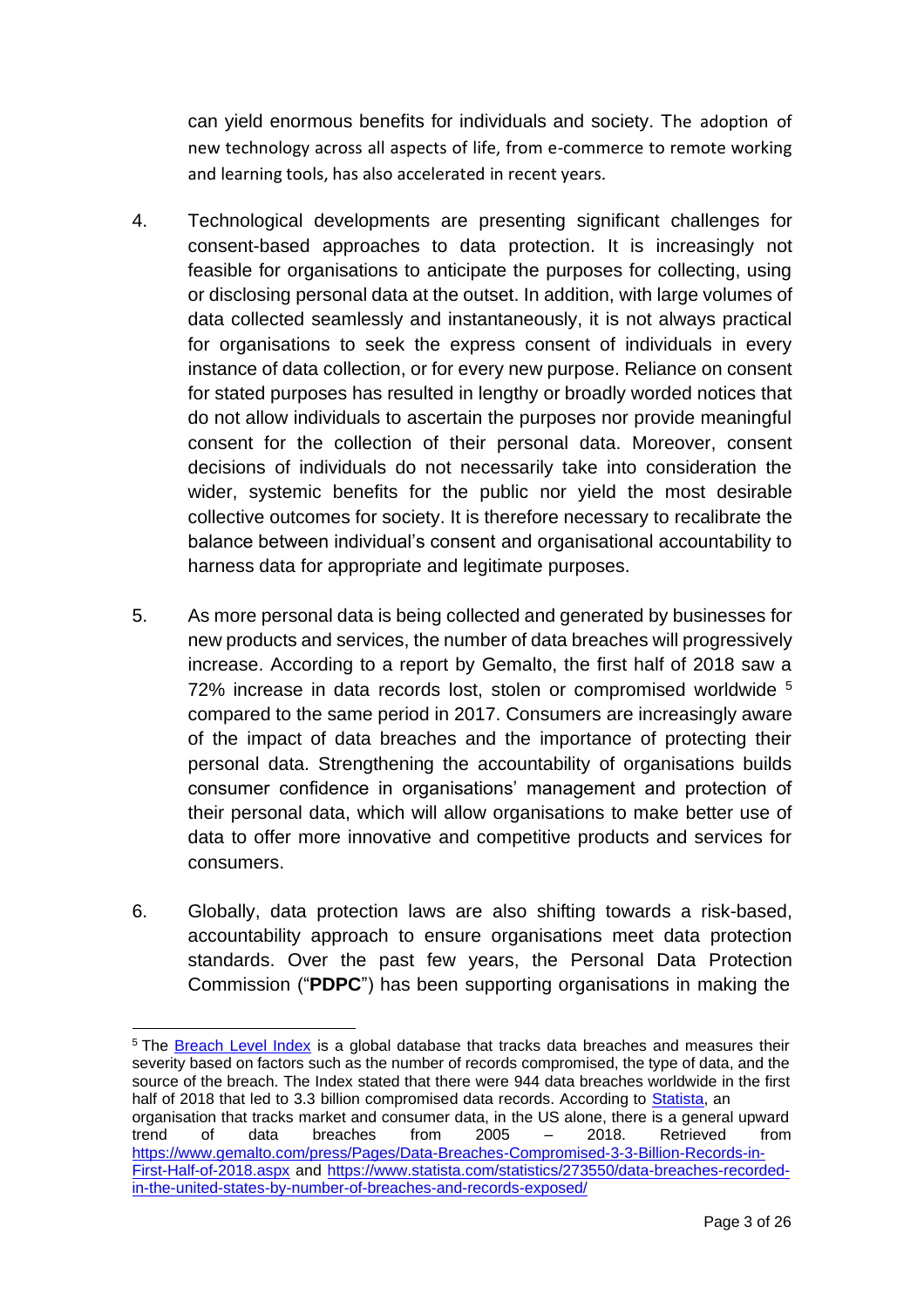shift towards an accountability-based approach to data protection. For instance, PDPC has introduced accountability tools such as data protection by design ("**DPbD**"), Data Protection Impact Assessment ("**DPIA**") and Data Protection Management Programme ("**DPMP**). PDPC has also rolled out Data Protection Trustmark certification as a badge of recognition for organisations that demonstrate accountability in meeting data protection standards.

- 7. It is thus timely for the Ministry of Communications and Information ("**MCI**") and the PDPC to review the PDPA to ensure it keeps pace with the evolving technological and business landscape, while providing for effective protection of personal data in the Digital Economy. MCI/PDPC proposes four key areas of amendments:
	- a) First, we intend to amend the PDPA to **strengthen the accountability** of organisations. Accountability will be reflected as a key principle of the PDPA, and accountability practices will be introduced as a requirement to complement new and existing avenues for the collection, use and disclosure of personal data under the PDPA. MCI also intend to amend the PDPA to incorporate relevant recommendations of the Public Sector Data Security Review Committee ("PSDSRC")<sup>6</sup> to ensure the accountability of third parties handling Government personal data and introduce offences for egregious mishandling of personal data.
	- b) Second, we intend to enhance the PDPA's framework for the collection, use and disclosure of personal data to **enable meaningful consent** where necessary. In other circumstances, organisations will be able to collect, use or disclose personal data (as applicable) for legitimate interests and business improvement purposes, especially where there are wider public or systemic benefits.
	- c) Third, we intend to amend the PDPA to provide for **greater consumer autonomy** over their personal data. The new Data Portability Obligation will give individuals greater choice and control over their personal data, prevent consumer lock-in and enable switching to new services. The DNC Provisions under the PDPA and the Spam Control Act ("**SCA**") will also be amended to provide consumers with more protection and control over unsolicited marketing messages.
	- d) Fourth, we intend to increase deterrence and **strengthen the effectiveness of PDPC's enforcement efforts**, by providing for

<sup>6</sup> Refer to PSDSRC Report, Recommendation 4.4.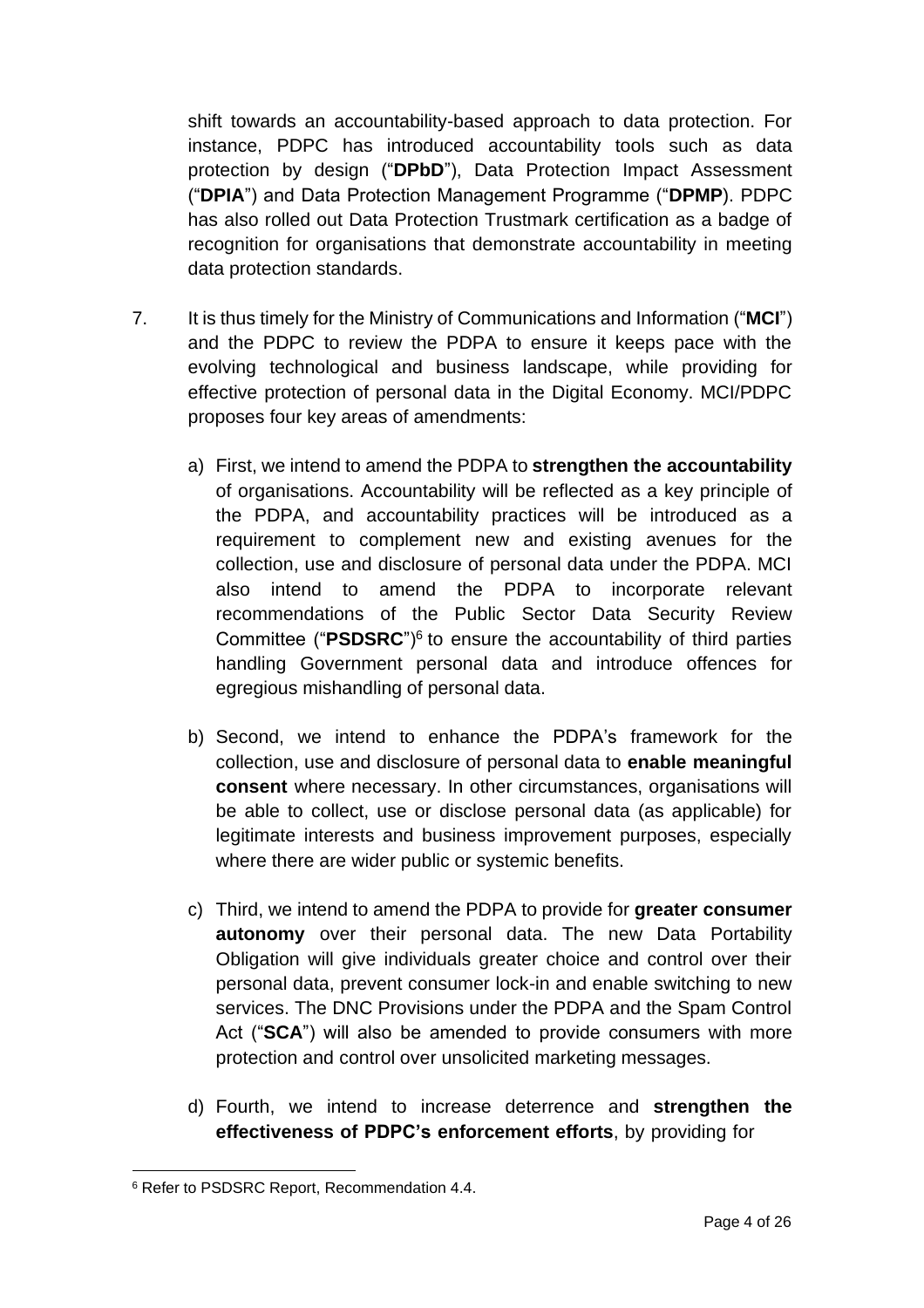increased financial penalties, and additional enforcement powers for the PDPC, such as requiring a person's attendance for taking statements and referring parties to mediation.

#### **Public consultations**

- 8. Three public consultations<sup>7</sup> on MCI/PDPC's key proposals for the review of the PDPA and SCA were conducted between 2017 and 2019. In these public consultations, MCI/PDPC proposed to introduce, amongst others, (i) deemed consent by notification; (ii) 'legitimate interests' exception to consent for collecting, using and disclosing personal data; (iii) mandatory data breach notification; (iv) Data Portability Obligation; and (v) an exception to consent for the use of personal data for 'business improvement' purposes. MCI/PDPC also proposed to review the DNC Provisions, including enforcing DNC breaches under an administrative regime. The review also considered the SCA, which is a legislation enacted in 2007 to combat spam, with the view to ensuring a technologyneutral approach towards regulating unsolicited commercial electronic (i.e. email and text) messages sent in bulk<sup>8</sup>.
- 9. MCI/PDPC has taken into consideration the feedback received in the previous public consultations for the proposed amendments to the PDPA and the SCA. This public consultation seeks feedback to the draft Personal Data Protection ("**PDP**") (Amendment) Bill (attached as **Annex A**), which includes related amendments to the SCA. This Consultation Paper summarises the proposed amendments to the PDPA and the SCA, and the policy intent of the proposals<sup>9</sup>.

 $7$  The public consultations for these proposals and responses to the feedback received can be found at <https://www.pdpc.gov.sg/Guidelines-and-Consultation?type=public-consultations>

<sup>&</sup>lt;sup>8</sup> See section 6 of the SCA for the meaning of "sending in bulk".

<sup>9</sup> The policy positions outlined in this Consultation Paper supersedes PDPC's Response Notes to the previous public consultations on the PDPA review.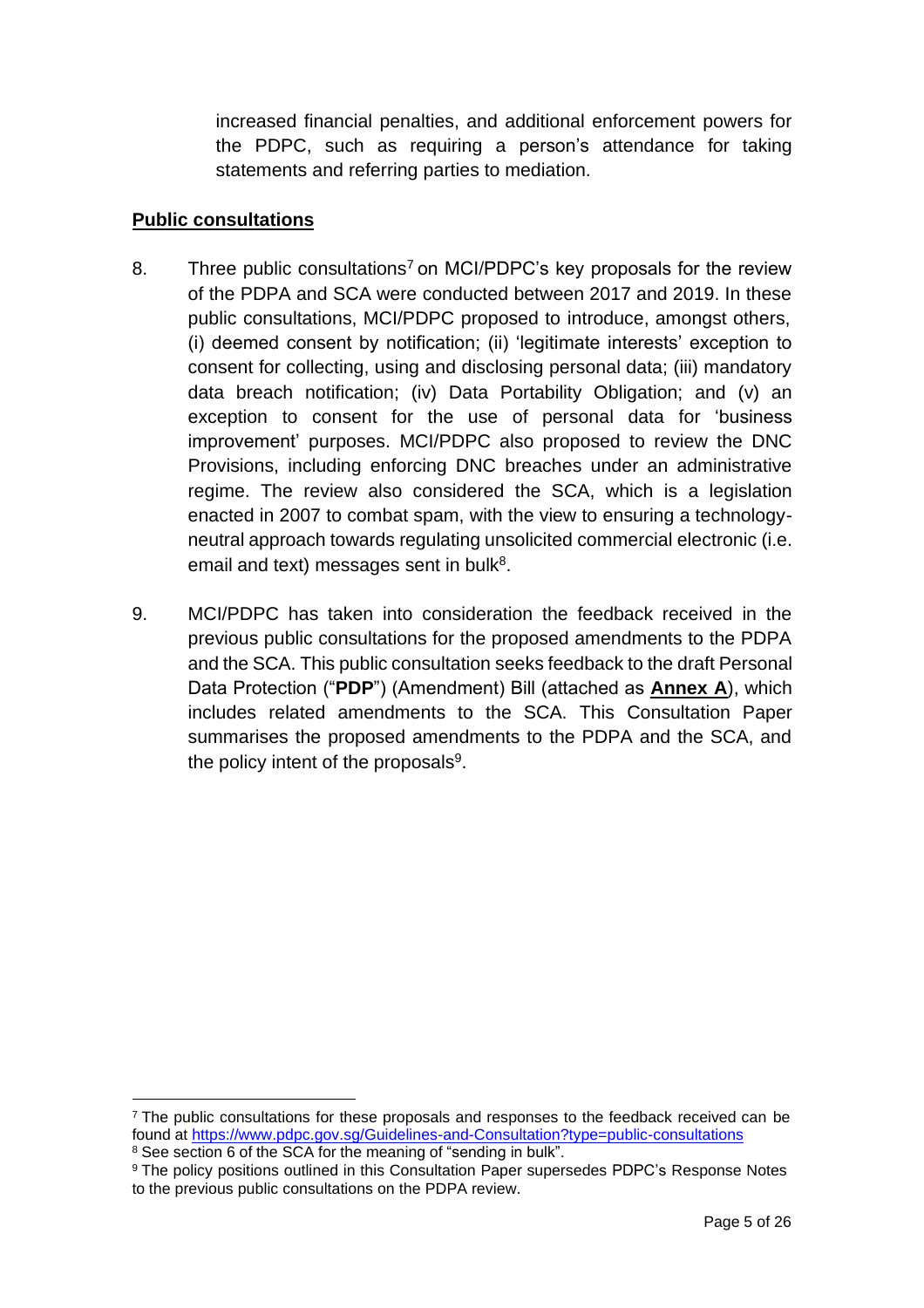### **PART II: STRENGTHENING ACCOUNTABILITY**

#### **Accountability principle**

- 10. While the PDPA does not include an explicit reference to the accountability principle, sections 11 and 12 of the PDPA embody it. Organisational accountability will be further strengthened through proposed amendments to the PDPA, including the introduction of mandatory data breach notification (refer to paragraph [13\)](#page-5-0), and requirements to assess the likely adverse effects on individuals as part of the enhanced framework for the collection, use and disclosure of personal data (refer to Part III below).
- 11. To reflect the increased emphasis on accountability, MCI/PDPC will **insert an explicit reference to accountability at Part III of the PDPA**. This will make it clearer that organisations are accountable for personal data in their possession or under their control, and are expected to be able to demonstrate compliance.
- 12. Please refer to clause 4 of the draft PDP (Amendment) Bill.

#### **Mandatory data breach notification requirement**

- <span id="page-5-0"></span>13. Presently, there is no requirement under the PDPA to notify any party when a data breach has occurred. Data breach notifications are central to organisational accountability because they encourage organisations to establish risk-based internal monitoring and reporting systems to detect data incidents. When coupled with breach management plans, data breach notifications are integral to organisations' incident response and remediation. Accountable organisations may also couple breach notification and breach management plans in order to apply for a statutory undertaking (see paragraph 64).
- 14. To strengthen protection for individuals and organisations' accountability for the personal data in their care, MCI/PDPC will introduce a mandatory data breach notification requirement under the PDPA.
- 15. For the purposes of the mandatory data breach notification requirement, "data breach" refers to any unauthorised access, collection, use, disclosure, copying, modification, disposal of personal data, or loss of any storage medium or device on which personal data is stored<sup>10</sup>.

<sup>&</sup>lt;sup>10</sup> In circumstances where the unauthorised access, collection, use, disclosure, copying, modification or disposal of the personal data is likely to occur.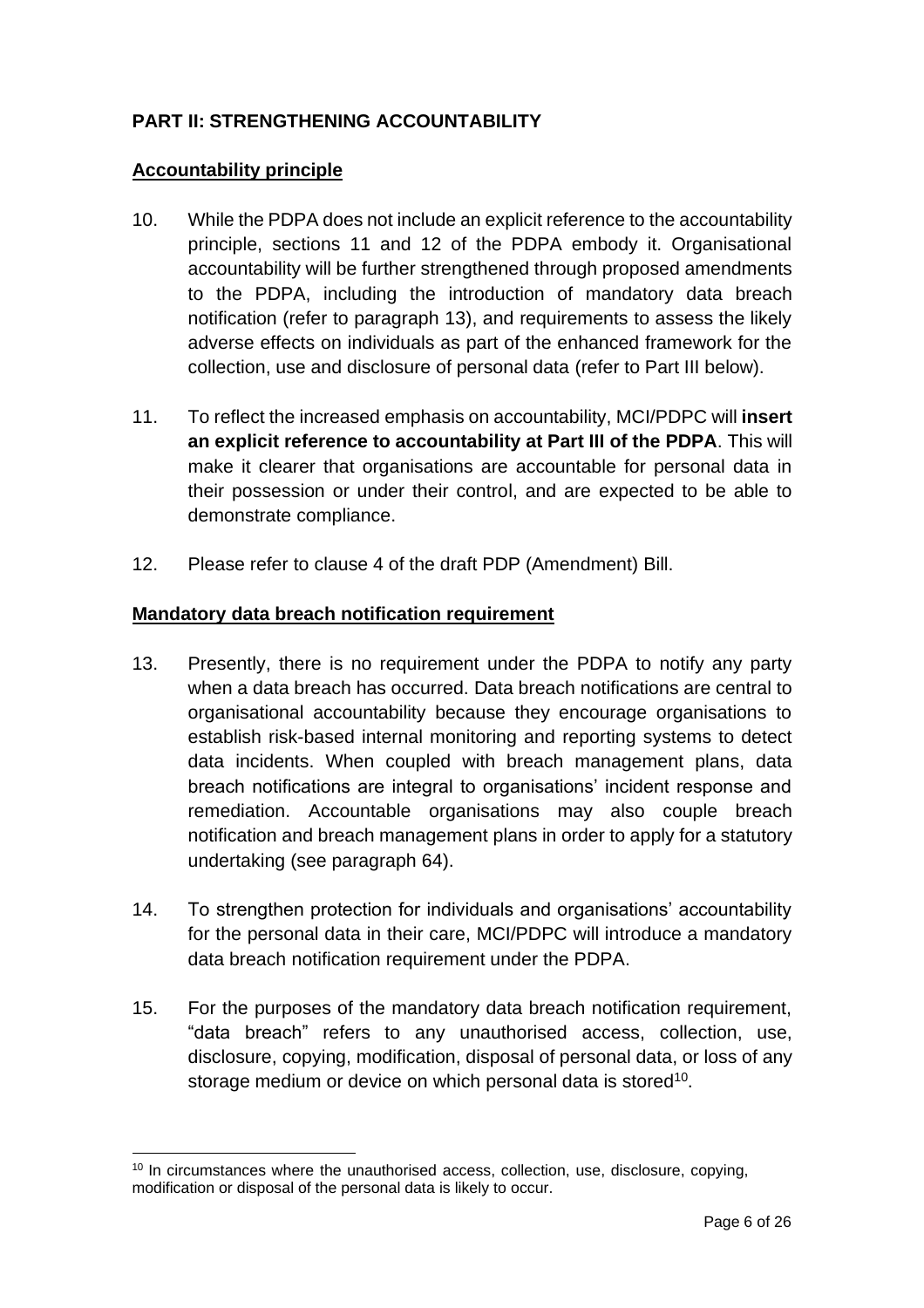#### *Notification criteria*

- 16. Organisations will be required to **notify PDPC** of a data breach that (i) results in, or is likely to result, in significant harm to the individuals to whom any personal data affected by a data breach relates (the "affected individuals"); or (ii) is of a significant scale. Organisations will also be required to **notify affected individuals** if the data breach is likely to result in significant harm to them. Notifying PDPC allows organisations to receive guidance from PDPC on post-breach remedial actions (e.g. implementation of data breach management plans) where necessary, and provides PDPC with a better sense of which sectors might need greater support in holding up data protection standards. Notifying affected individuals allows them to take steps, where possible, to protect themselves (e.g. changing passwords, cancelling credit cards, monitoring and reporting scams or fraudulent transactions, etc.). It also ensures that organisations are accountable to individuals for the proper handling and safekeeping of their personal data.
- 17. Data breaches of a significant scale could indicate a systemic issue within the organisation, which may require PDPC's further investigation and guidance on appropriate remedial actions that the organisation should implement. To provide clarity for organisations to ascertain whether a data breach meets this notification criteria, MCI/PDPC intends to prescribe in Regulations a numerical threshold on what constitutes "a significant scale" in terms of the number of individuals affected in a data breach. Based on its past enforcement cases, PDPC notes that data breaches affecting **500 or more individuals** would be an appropriate threshold.
- 18. MCI/PDPC also intends to prescribe in Regulations **categories of personal data** which, if compromised in a data breach, will be considered likely to result in significant harm to the individuals. This makes clear the types of data breaches that organisations will be required to notify affected individuals. Several jurisdictions have adopted a similar "whitelist" approach for data breach notification to affected individuals and/or the authorities<sup>11</sup>. Examples of data categories prescribed by other jurisdictions include social security numbers, drivers' licence numbers, state identification numbers, credit/debit card numbers, health insurance information and medical history information.

<sup>&</sup>lt;sup>11</sup> For instance, various states in the US (such as California and Washington) have prescribed categories of personal data for notification to affected individuals and relevant authorities where a data breach meets the requirements for notification.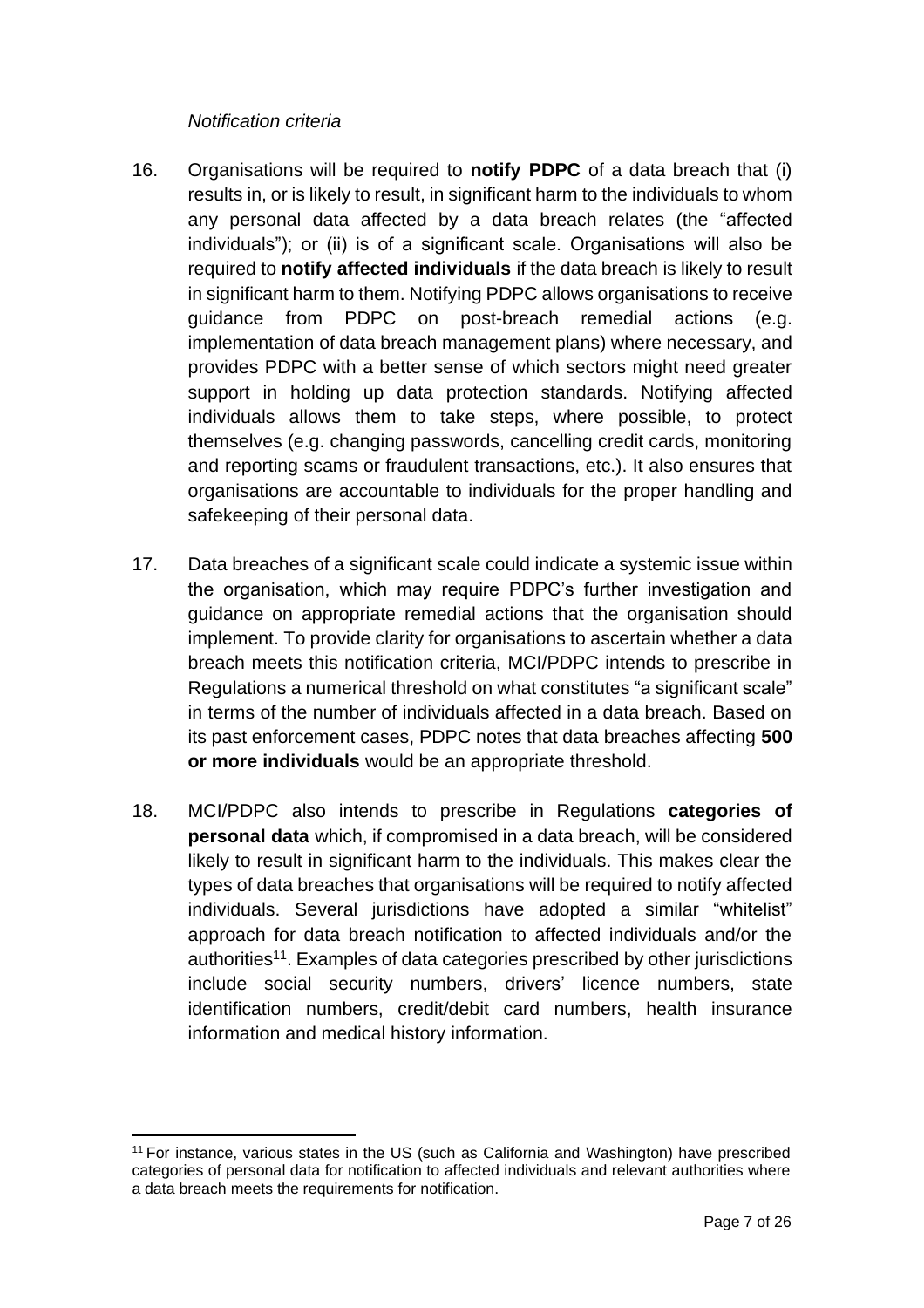#### *Assessment and notification timeframes*

- 19. Once an organisation has credible grounds to believe that a data breach has occurred, the organisation will be required to take reasonable and expeditious steps to assess whether the data breach meets the criteria for notification to the affected individuals and/or PDPC. The organisation shall document the steps taken to demonstrate that it has acted reasonably and expeditiously, and carried out the assessment in good faith. Unreasonable delay in assessing or notification of data breaches will be a breach of the data breach notification requirement. PDPC will have the powers to assess these matters and to take enforcement action against the organisation for any failure to do so.
- 20. Upon determining that a data breach meets the criteria for notifying affected individuals, the organisation must **notify all affected individuals as soon as practicable**. Where a data breach meets the criteria for notifying PDPC, the organisation must **notify PDPC as soon as practicable, no later than three calendar days after the day the organisation determines that the data breach meets the notification criteria** (e.g. if the organisation makes the determination on 9 March, it must notify PDPC by 12 March). Prescribing a cap of three calendar days provides clarity for organisations on when they must notify PDPC. As the considerations in determining how expeditiously PDPC can be notified are different from those in determining how expeditiously the affected individuals should be notified, the expectation is not for notifications to PDPC and affected individuals to be made simultaneously. However, PDPC must be notified before or at the same time as affected individuals are notified, to allow PDPC to assist affected individuals who contact PDPC once they are notified.
- 21. Where a data breach is discovered by a data intermediary ("**DI**") that is processing personal data on behalf of and for the purposes of an organisation, the DI is required to notify the organisation without undue delay from the time it has credible grounds to believe that a data breach has occurred. Please see timeline for data breach notification in Diagram 1 below.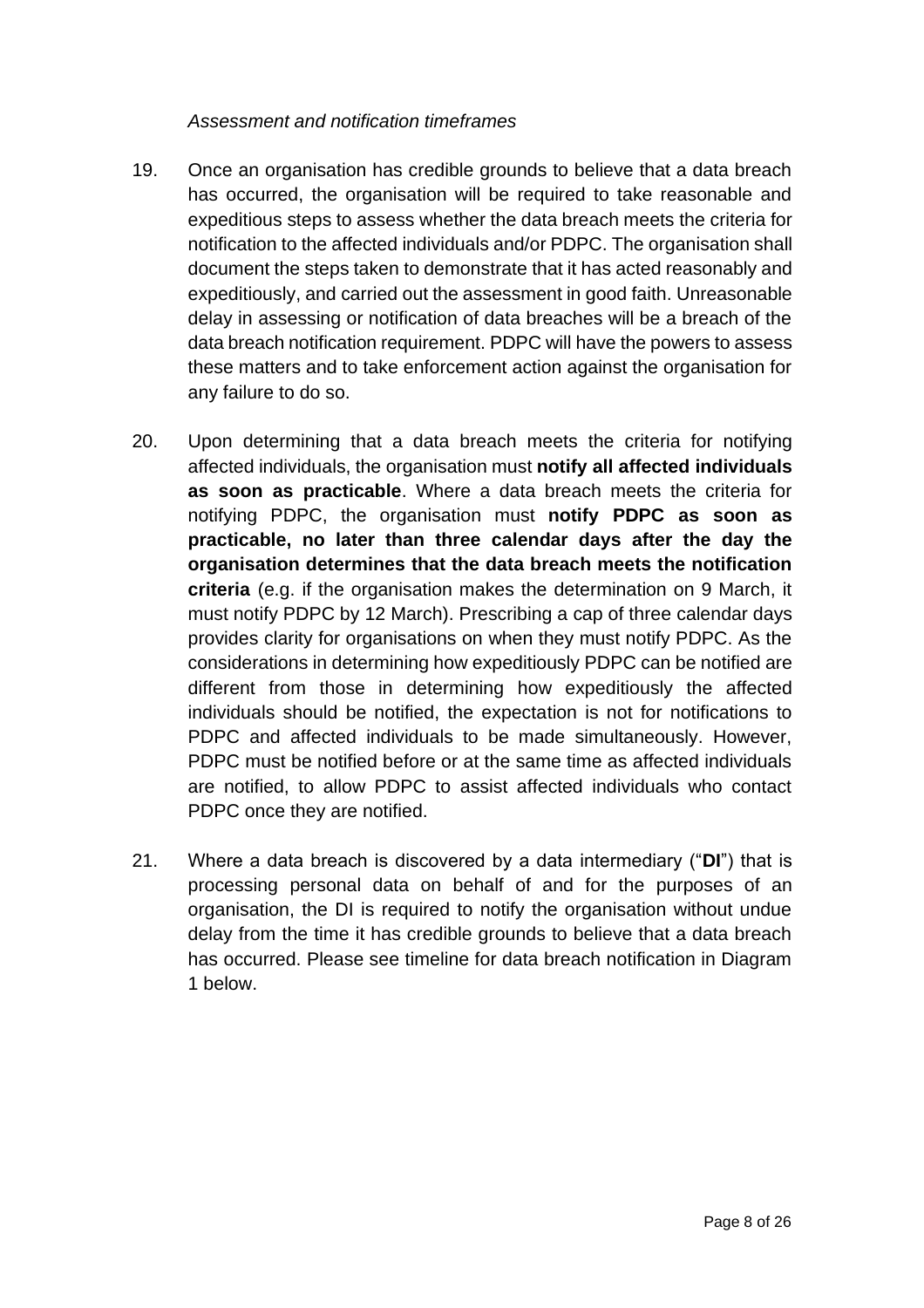

**Diagram 1: Timeline for data breach notification**

*Exceptions to requirement to notify affected individuals*

- 22. MCI/PDPC will provide the following exceptions to the requirement to notify affected individuals:
	- a) **Remedial action exception**: where organisations have taken remedial actions to reduce the likely harm or impact to the affected individuals such that the data breach is unlikely to result in significant harm to the affected individuals.
	- b) **Technological protection exception**: where the personal data that was compromised by the data breach is subject to technological protection (e.g. encryption) that is of a reasonable security standard, such that the data breach is unlikely to result in significant harm to the affected individuals.
- 23. In addition, organisations must not notify any affected individual if instructed by a prescribed law enforcement agency or directed by PDPC. This prohibition is intended to cater to circumstances where notification to affected individuals may compromise any investigations<sup>12</sup> or prejudice any enforcement efforts under the law.
- 24. Further, to cater to exceptional circumstances where notification to affected individuals may not be desirable, PDPC will have the power to exempt organisations from notifying affected individuals. This includes circumstances where there are overriding national security or national interests.

<sup>&</sup>lt;sup>12</sup> This includes investigations by public agencies authorised by the law.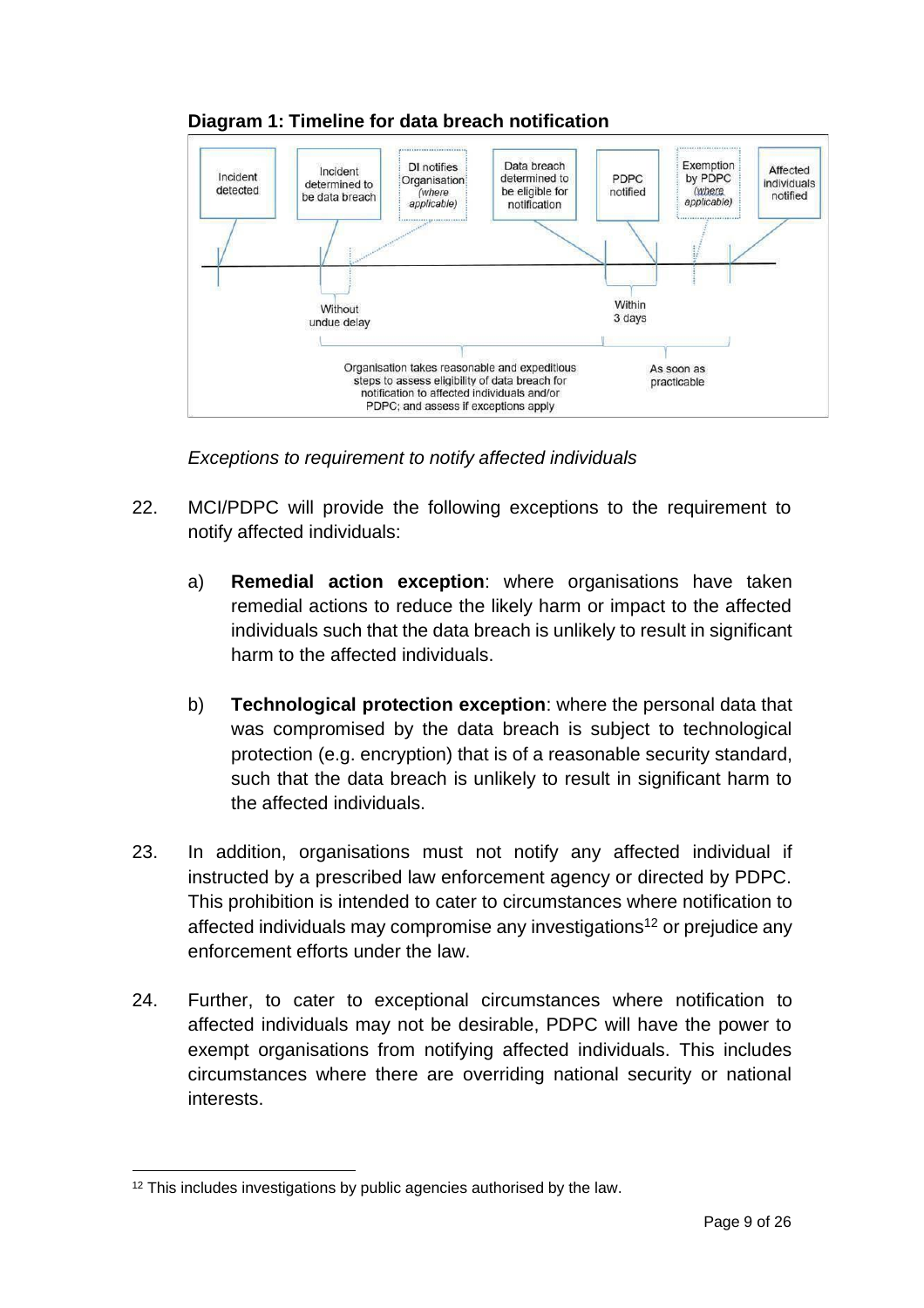- 25. To be clear, the data breach notification requirements under the amended PDPA do not affect any data breach notification requirements organisations have under any other laws.
- 26. Please refer to clause 12 of the draft PDP (Amendment) Bill.

## **Removal of exclusion for organisations acting on behalf of public agencies**

- 27. Currently, under section 4(1)(c) of the PDPA, an organisation in the course of acting on behalf of a public agency in relation to the collection, use or disclosure of personal data is excluded from the application of the DP Provisions of the PDPA.
- 28. In line with the PSDSRC recommendations, the PDPA will be amended to remove the exclusion for organisations that act on behalf of a public agency in relation to the collection, use or disclosure of personal data. This will close the legislative gap where non-Government entities acting as agents of Government are not covered under the PDPA or the Public Sector (Governance) Act 2018 ("**PSGA**"), and ensure the accountability of third-parties handling Government data according to the PSDSRC recommendations. It will also provide clarity and consistency in the enforcement of data breaches involving non-Government entities.
- 29. Please refer to clause 3(a) of the draft PDP (Amendment) Bill.

### **Offences relating to egregious mishandling of personal data**

- 30. Besides strengthening organisational accountability, MCI/PDPC will also strengthen the accountability of individuals<sup>13</sup> who handle or have access to personal data (e.g. employment or engagement by an organisation). MCI/PDPC will introduce the following new offences under the PDPA to hold individuals accountable for egregious mishandling of personal data in the possession of or under the control of an organisation or a public agency:
	- a) Knowing or reckless unauthorised disclosure of personal data;
	- b) Knowing or reckless unauthorised use of personal data for a wrongful gain or a wrongful loss to any person; and
	- c) Knowing or reckless unauthorised re-identification of anonymised data.

<sup>&</sup>lt;sup>13</sup> Excluding public officers. Public officers are governed under the PSGA.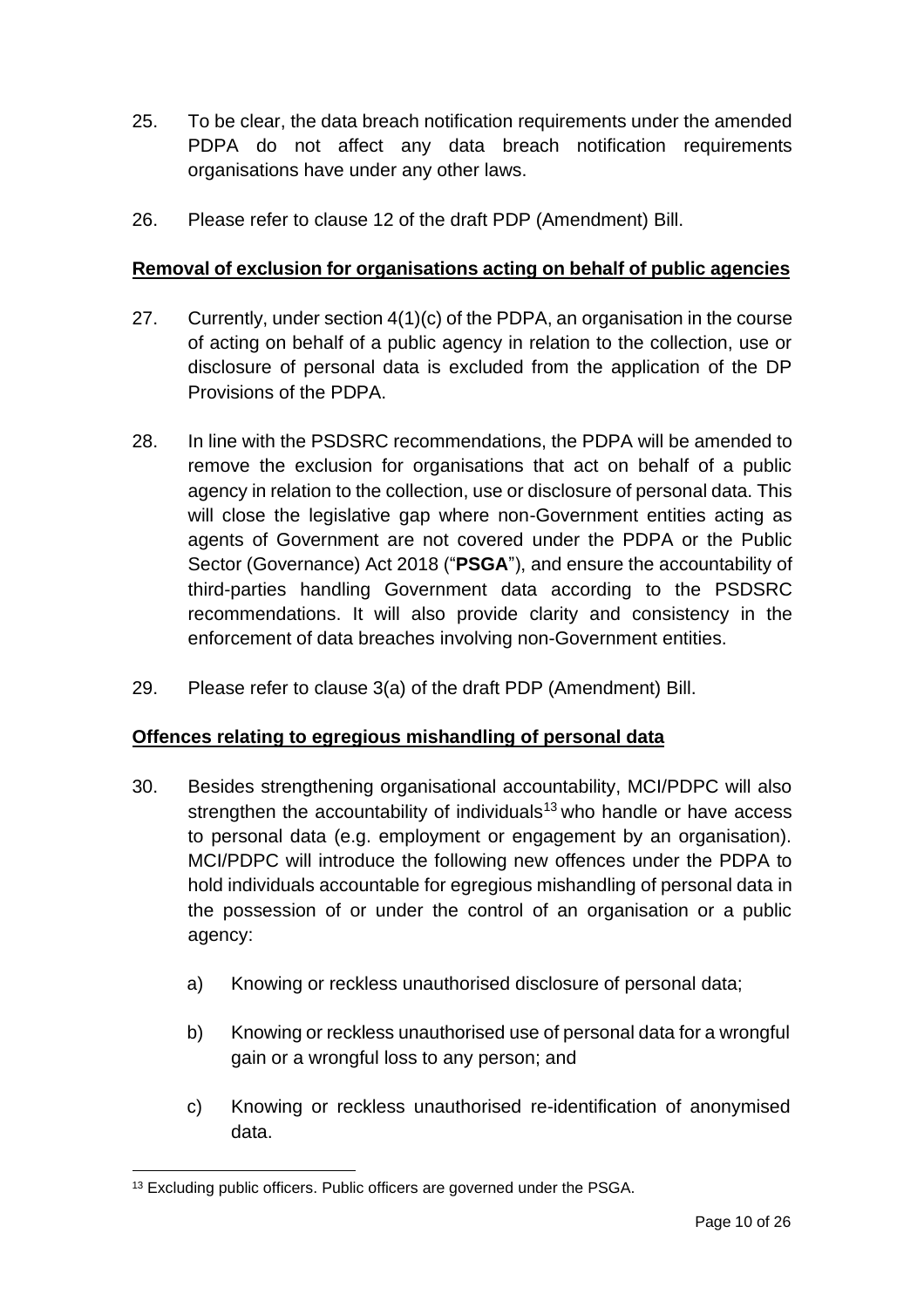- 31. The introduction of these offences do not detract from the policy position to hold organisations primarily accountable for data protection. Organisations remain liable for the actions of their employees in the course of their employment with the organisations.
- 32. Employees acting in the course of their employment, in accordance with their employer's policies and practices, or whose actions are authorised by their employers, will not run the risk of such criminal sanctions. For instance, cybersecurity specialists, data scientists, AI engineers and statisticians in the information security and encryption industry, who reidentify anonymised data in order to carry out research and development or to test the robustness of their organisations' information security products and service, or their clients' information security systems, will not be held liable for criminal sanctions if their re-identification is authorised by their employers. Other individuals who will not be subject to criminal sanctions include academic researchers who re-identify anonymised data as part of their research work and teaching of topics on anonymisation and encryption; and individuals who independently carry out effectiveness testing of organisations' information security systems either as a white-hat hacker or as part of bug bounty programmes.
- 33. In addition, MCI/PDPC does not intend for these offences to apply in situations where the conduct is in the nature of a private dispute for which there is recourse under private law (e.g. ex-employee taking an organisation's customer list when joining a competitor). Such private disputes should continue to be settled through civil suits or other forms of dispute resolution.
- 34. The amendments provide for defences, such as where the information is publicly available; where the conduct is permitted or required under other laws; or where the conduct is authorised or required by an order of the court or in the reasonable belief that the individual has the legal right to do so.
- 35. In line with the PSDSRC's recommendation for such individuals to be held liable for criminal penalties similar to those under the PSGA, individuals found guilty of each offence will be liable on conviction to a fine not exceeding S\$5,000 or to imprisonment for a term not exceeding two years, or both. This ensures that the offences and penalties are aligned for public officers and other individuals.
- 36. Please refer to clause 20 of the draft PDP (Amendment) Bill.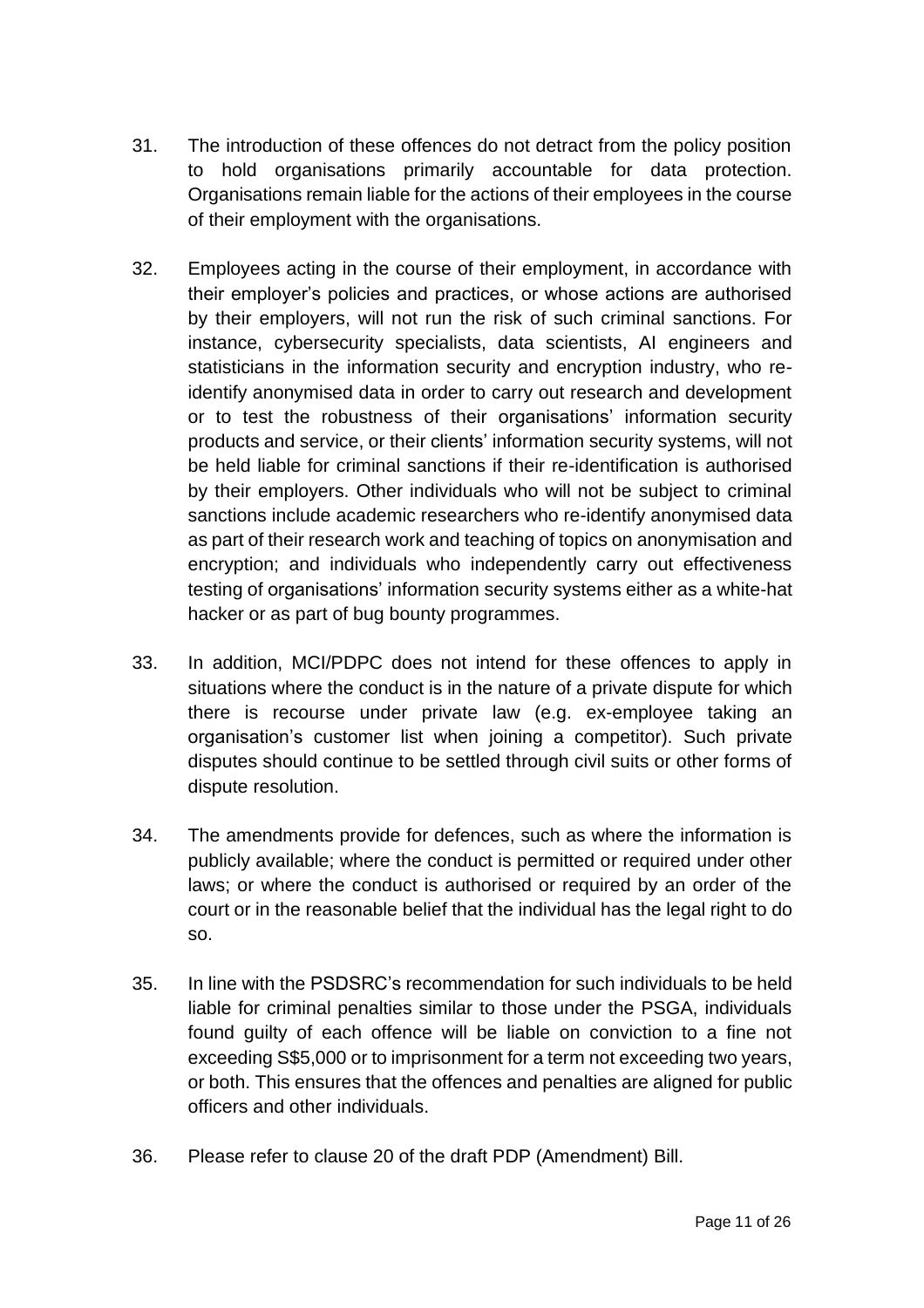### **PART III: ENABLING MEANINGFUL CONSENT**

#### **Enhanced framework for collection, use and disclosure of personal data**

- 37. The PDPA provides for consent as the primary basis for collecting, using and disclosing personal data. The Second, Third and Fourth Schedules to the PDPA set out exceptions relating to collection, use and disclosure respectively. The PDPA also provides that an individual is deemed to consent to the collection, use and disclosure of his/her personal data for a purpose if the individual voluntarily provides the personal data to the organisation for that purpose, and it is reasonable that the individual would do so (see section 15 of the PDPA).
- 38. MCI/PDPC is enhancing the framework for the collection, use and disclosure of personal data under the PDPA to ensure meaningful consent by individuals, complemented by accountability requirements to safeguard individuals' interests. MCI/PDPC will **expand deemed consent** under section 15 of the PDPA to include:
	- a) **Deemed consent by contractual necessity**: Consent may be deemed to have been given for the disclosure to and use of the personal data by third-party organisations, and the third-party organisations' collection and use of the personal data, where it is reasonably necessary for the conclusion or performance of a contract or transaction between an individual and an organisation. Please refer to clause 6 of the draft PDP (Amendment) Bill.
	- b) **Deemed consent by notification**: Consent may be deemed to be given if (i) the organisation provides appropriate notification to inform the individual of the purpose of the intended collection, use or disclosure of his/her personal data, with a reasonable period for the individual to opt-out of the collection, use or disclosure of his/her personal data for that purpose; and (ii) the individual did not opt-out within that period. In order to rely on deemed consent by notification, organisations are required to assess and ascertain that the intended collection, use or disclosure of personal data for the purpose is not likely to have any adverse effect on the individual after implementing measures to eliminate, reduce the likelihood of or mitigate the identified adverse effect to the individual. Organisations also may not rely on this approach to obtain consent to send direct marketing messages to the individuals. Individuals will also be able to withdraw their consent to the collection, use or disclosure of their personal data. Please refer to clause 7 of the draft PDP (Amendment) Bill.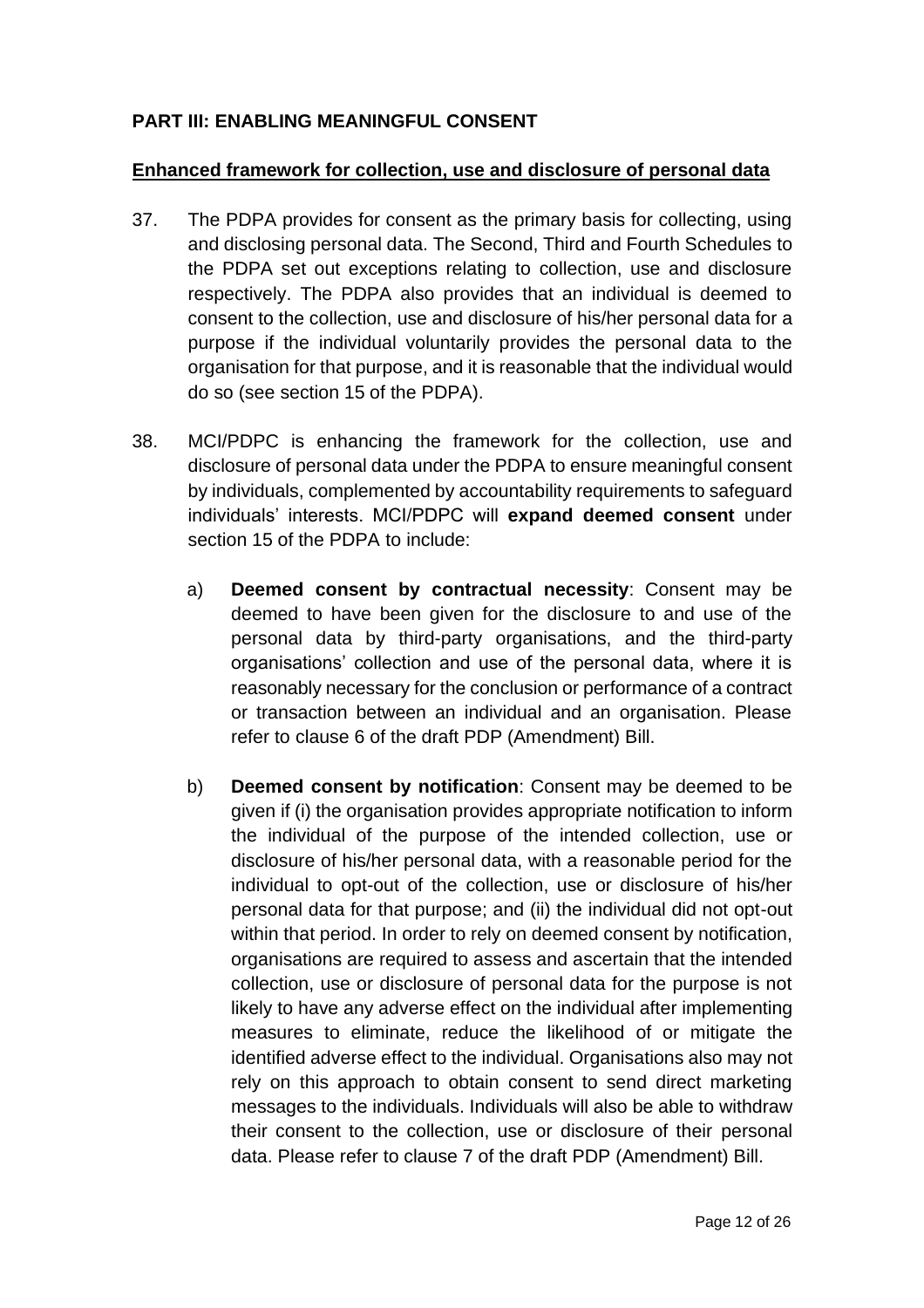- 39. These enhancements are broadly similar to approaches under the data protection frameworks in jurisdictions such as Australia, British Columbia, New Zealand and the EU. They will also help reduce compliance costs and facilitate organisations' use and processing of personal data for business purposes.
- 40. In addition, to cater to situations where there are larger public or systemic benefits where obtaining individuals' consent may not be appropriate, **two new exceptions to the consent requirement will be introduced**:
	- a) **Legitimate interests exception**: This new exception is intended to enable organisations to collect, use or disclose personal data in circumstances where it is in the legitimate interests of the organisation and the benefit to the public (or any section thereof) is greater than any adverse effect on the individual. This could include the purposes of detecting or preventing illegal activities (e.g. fraud and money laundering) or threats to physical safety and security, ensuring IT and network security; and preventing misuse of services. To rely on this exception to collect, use or disclose personal data, organisations must first: (i) assess any likely adverse effect to the individuals and implement measures to eliminate, reduce the likelihood of or mitigate identified adverse effect to the individual; (ii) determine that the benefit to the public (or any section thereof) outweighs any likely residual adverse effect to the individual; and (iii) disclose their reliance on legitimate interests to collect, use or disclose personal data. This exception must also not be used for sending direct marketing messages to individuals. Please refer to clause 31 of the draft PDP (Amendment) Bill.
	- b) **Business improvement exception**: This new exception is intended to make clear that organisations may use personal data (that was collected in accordance with the DP Provisions) without consent for the following business improvement purposes: (i) operational efficiency and service improvements; (ii) developing or enhancing products/services; and (iii) knowing the organisation's customers. This will provide clarity for organisations to confidently harness personal data for business improvement purposes. The use of personal data for business improvement must be what a reasonable person would consider appropriate in the circumstances<sup>14</sup>, and it must not be used to make a decision that is likely to have an adverse effect on an individual. The intent is also for this exception to apply

<sup>14</sup> Section 18(a) of the PDPA.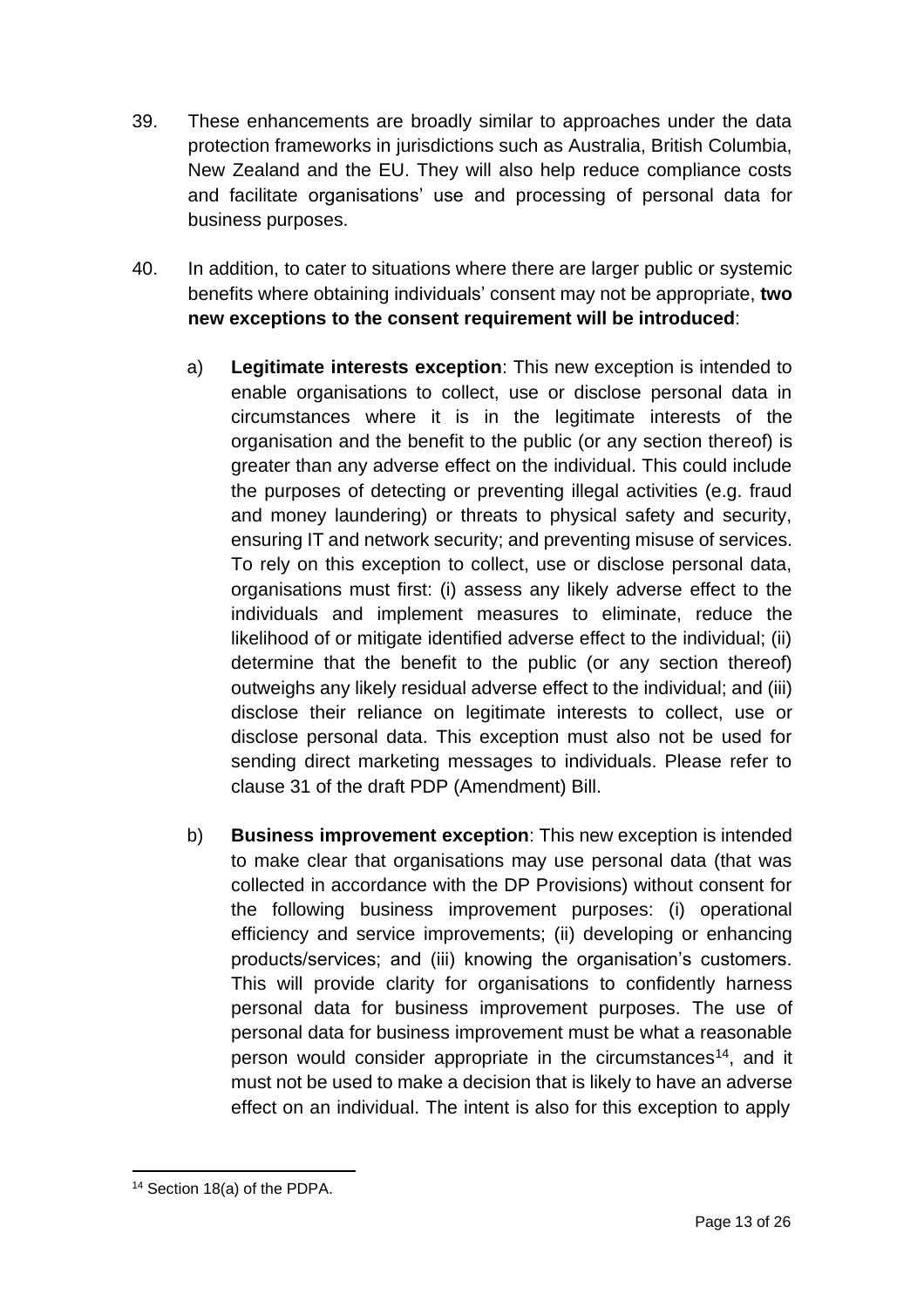to a group of companies (e.g. subsidiaries of the organisation). Please refer to clause 32 of the draft PDP (Amendment) Bill.

- 41. **Revisions will also be made to the research exception**<sup>15</sup> to permit organisations' use and disclosure of personal data without consent for research purposes, while ensuring appropriate accountability measures are in place. The research exception will be revised to introduce conditions such that  $16$ :
	- a) The use of personal data or the results of the research will not have an adverse effect on individuals; and
	- b) Results of the research will not be published in a form which identifies any individual.
- 42. The revised research exception imposes less stringent restrictions on organisations for the use of personal data for research purposes without consent. This is intended to enable organisations to carry out research beyond the purposes of improving business products or services. For example, the research exception may apply to research institutes carrying out scientific research and development, educational institutes that conduct research into arts and social science, and organisations that carry out market research to understand potential customer segments. Disclosure of personal data for research purposes will continue to be subject to more stringent conditions of impracticality and public interest. Please refer to clause 32 of the draft PDP (Amendment) Bill.

<sup>15</sup> See section 17 of the PDPA, as well as Third Schedule, paragraphs 1(i) and 2, and Fourth Schedule, paragraphs 1(q) and 4.

<sup>&</sup>lt;sup>16</sup> The revisions will also remove paragraphs 2(b), (c) and (d) from the Third Schedule and paragraphs 4(c), (d) and (e) from the Fourth Schedule to the PDPA.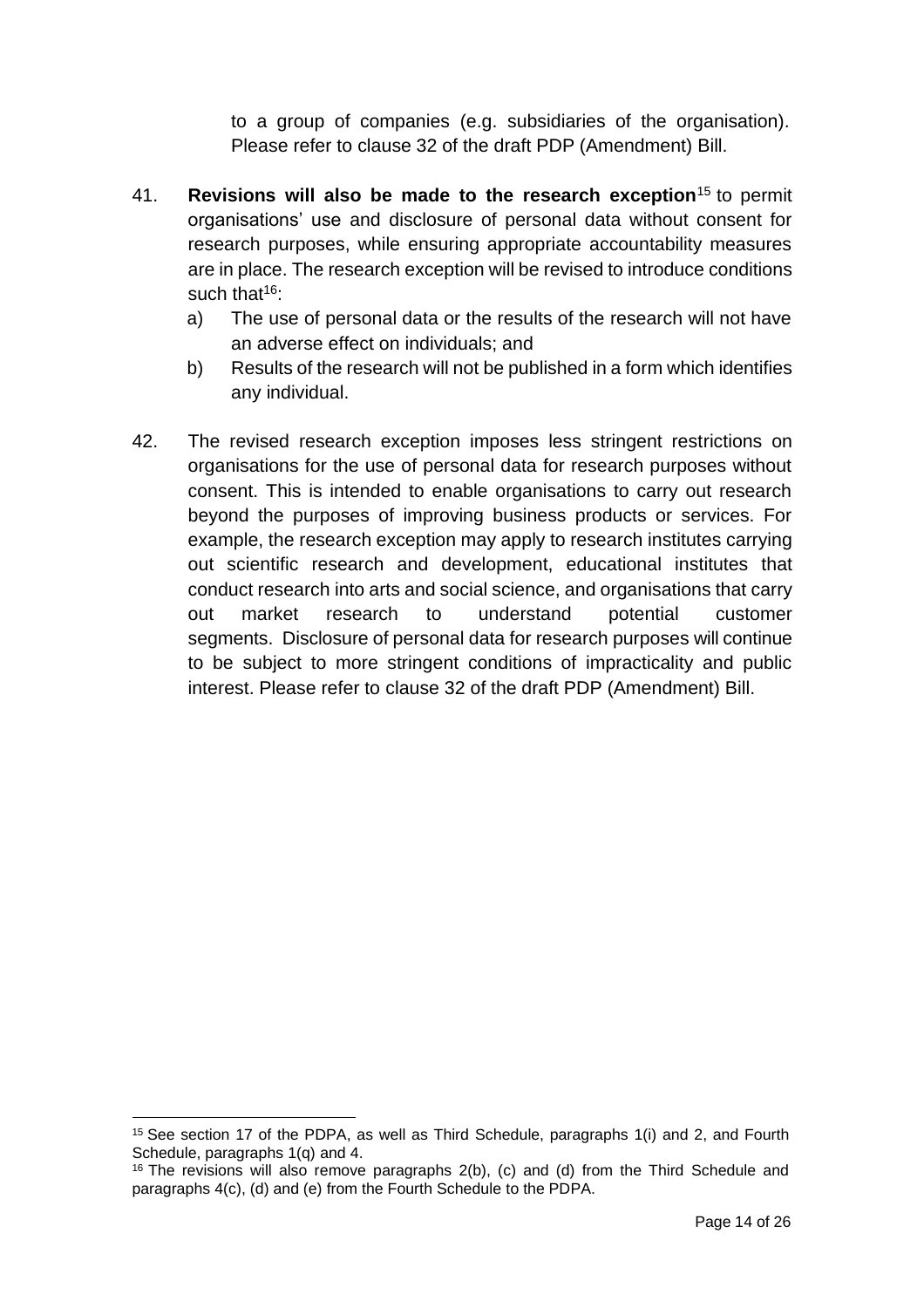### **PART IV: INCREASING CONSUMER AUTONOMY**

### **Data Portability Obligation**

- 43. **A new Data Portability Obligation will be introduced** to provide consumers greater autonomy over their personal data. Data portability allows individuals to request an organisation to transmit a copy of their personal data to another organisation. Similar provisions have been introduced in jurisdictions such as the EU, California and Australia.
- 44. Under the Data Portability Obligation, an organisation must, at the request of an individual, transmit his/her personal data that is in the organisation's possession or under its control, to another organisation in a commonly used machine-readable format. This allows individuals to switch to new service providers more easily. Organisations can also have access to more data, thereby spurring the development of innovative data-driven applications that will benefit consumers and support the growth of the Digital Economy.
- 45. To ensure that the compliance burden is reasonable for organisations, the Data Portability Obligation will be scoped to the following:
	- a) **User provided data** (i.e. data that is provided to the organisation, such as name, contact information, credit card details, delivery address) and **user activity data** (i.e. data about the individual that is created in the course of or as a result of the individual's use of any product or service, such as transactions, data collected by wearables and sensors) **held in electronic form**, including business contact information;
	- b) Requesting individuals who have an **existing, direct relationship with the organisation**; and
	- c) Receiving organisations that have a **presence in Singapore** <sup>17</sup> . PDPC may also extend data portability to like-minded jurisdictions with comparable protection and reciprocal arrangements.
- 46. User provided and user activity data may include personal data of third parties. Organisations need not obtain consent from the third party whose personal data is to be ported as a result of an individual's data porting request. However, organisations may only port such third party's personal

<sup>&</sup>lt;sup>17</sup> This refers to organisations that are either formed or recognised under the law of Singapore, or have a place of business in Singapore.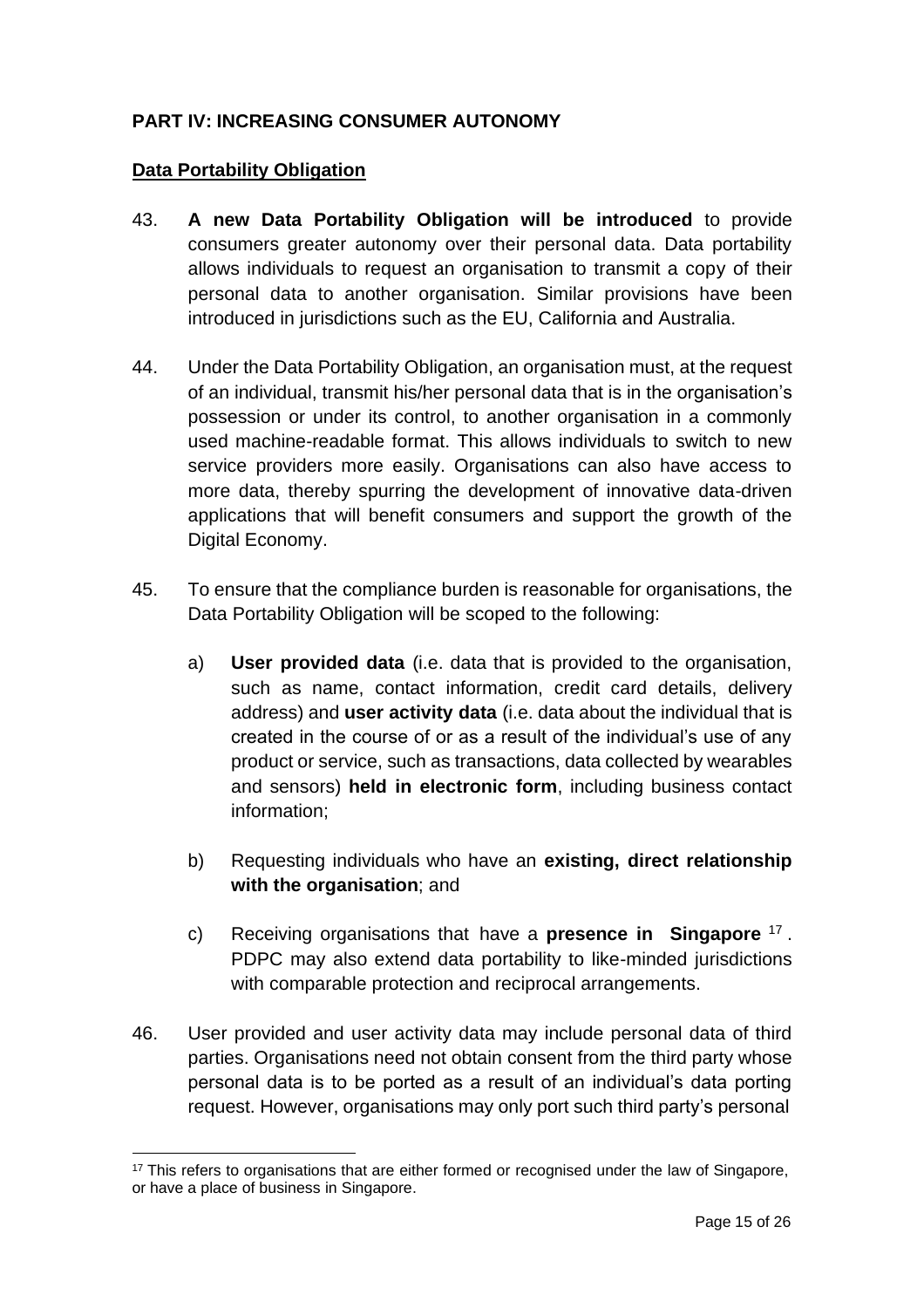data where the data porting request is made in the requesting individual's personal or domestic capacity. This ensures that the Data Portability Obligation is balanced, reasonable and pragmatic, as it would be impractical for the receiving organisation to obtain consent from every third party and onerous for organisations to redact all personal data of third parties who have not provided their consent. Further, the third party's interests are unlikely to be adversely affected as the requesting individual's porting request is restricted to his/her personal or domestic capacity.

- 47. To provide greater certainty for compliance, the Data Portability Obligation will only come into effect with the issuance of Regulations. The Regulations will prescribe requirements that apply to the porting of specific datasets. PDPC will work with the industry and relevant sector regulators to develop the requirements to be prescribed in the Regulations. PDPC intends to prescribe the following in the Regulations:
	- a) A **'whitelist' of data categories** to which the Data Portability Obligation applies. This is intended to reduce compliance costs and provide certainty for individuals and organisations.
	- b) The **technical and process details** to ensure the correct data is transmitted safely to the right receiving organisation, and in a usable form. The technical details could include data formats, transfer protocol, authentication protocols and cybersecurity standards to enable interoperability between organisations porting and receiving the data. The processes involved could include how customers request for data porting, verification of customers' requests and the expected service level (including timeline for porting) between organisations and consumers.
	- c) The **relevant data porting request models**. Consumers can either make the data porting request directly to the porting organisations ("**push model**") or through the receiving organisations ("**pull model**"). Data porting between organisations can also happen between two organisations or through an intermediary. These models serve different scenarios or business models, and a preferred model may be specified in each Regulation.
	- d) **Safeguards for individuals**, tailored to the risks associated with the white-listed dataset. This could include measures to protect consumers (e.g. cooling off periods for certain datasets to provide time for consumers to change their mind and withdraw a porting request) and measures to reduce risks to the ecosystem (e.g.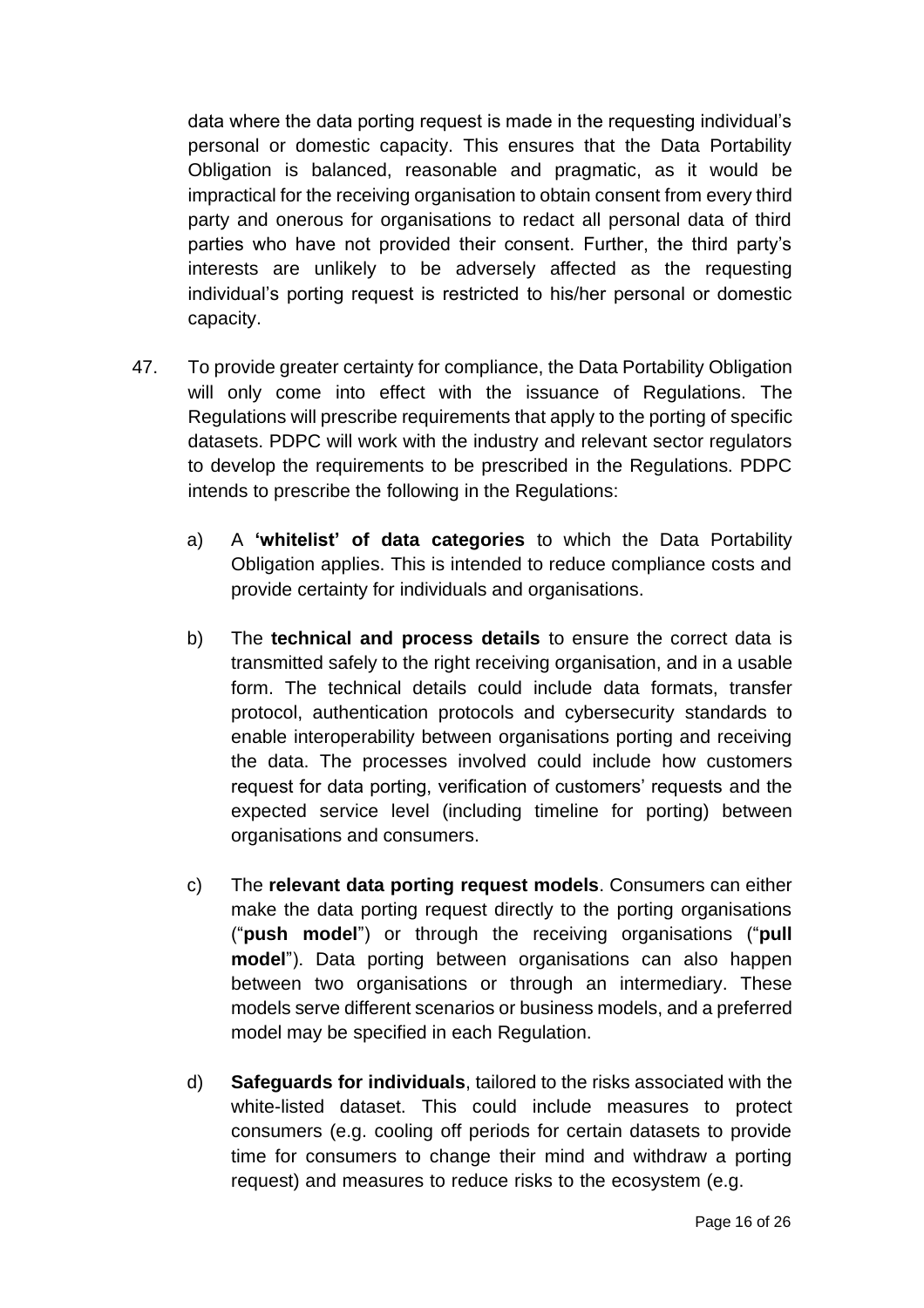establishment of a blacklist of organisations that porting organisations may justifiably refuse to port data to). Consumer safeguards, together with the prescribed technical and process details, will make data porting an easy, safe and consistent experience for the consumers.

- 48. **Exceptions to the Data Portability Obligation will be provided**. The exceptions will mirror those to the Access Obligation under the Fifth Schedule to the PDPA. This is to ensure consistency such that where an organisation is not required to provide access to an individual's personal data under the Access Obligation, it would also not be required to transmit the data to another organisation pursuant to the Data Portability Obligation. One such exception relates to data which, if disclosed, would reveal confidential commercial information that could harm the competitive position of the organisation. This seeks to protect commercially sensitive information and safeguard the incentive for organisations to innovate, by ensuring "first movers" who bring to market innovative products/services are not prejudiced by the Data Portability Obligation and subject to unfair competition from "fast followers".
- 49. Further, to protect business innovation and investments by organisations, personal data about an individual that is derived by an organisation in the course of business from other personal data (referred to as "**derived personal data**") will not be covered by the Data Portability Obligation. Derived personal data does not include data that is derived by the organisation using simple sorting nor common mathematical functions like averaging and summation.
- 50. Similar to the prohibitions for the Access Obligation<sup>18</sup>, organisations will also be prohibited from porting data where it is contrary to national interest; threatens the safety or physical or mental health of an individual other than the individual who made the request; or causes immediate or grave harm to the safety or to the physical or mental health of the individual who made the request.
- 51. Where an organisation refuses a data porting request, the organisation must notify the individual of the reason for the refusal within a reasonable time. PDPC will have the power to review an organisation's refusal to port data, failure to port data within a reasonable time and fees for porting data. Upon completion of its review, among others, PDPC may direct an organisation to port or confirm a refusal to port data; or confirm, reduce or disallow a fee for porting. PDPC may also direct a porting organisation not

<sup>18</sup> Section 21(3) of the PDPA.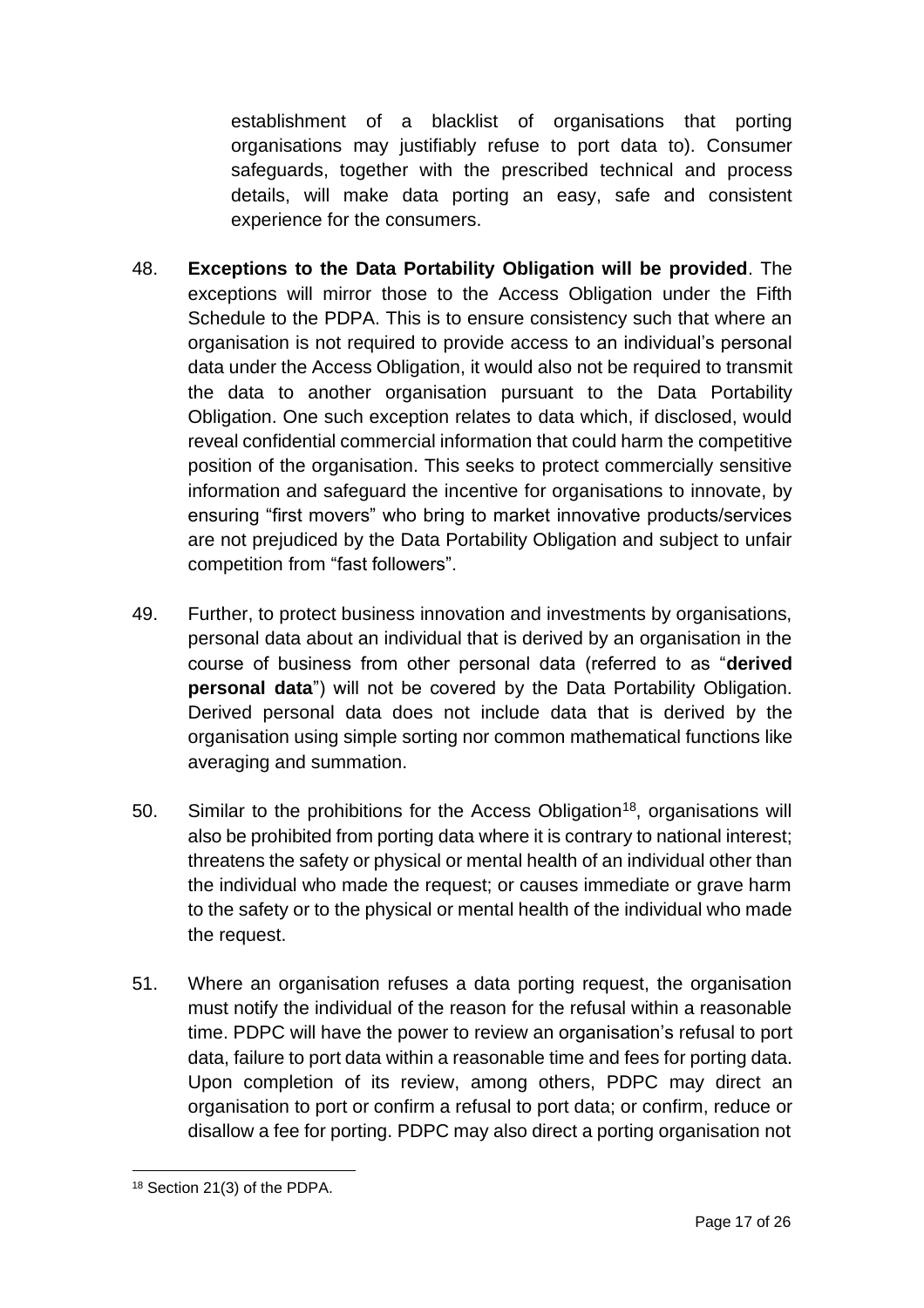to transmit the data in certain circumstances (e.g. where porting of the data is not desirable).

52. Please refer to clauses 13 and 16 of the draft PDP (Amendment) Bill.

### **Improved controls for unsolicited commercial messages**

- 53. The PDPA's DNC Provisions and the SCA's Spam Control Provisions both aim to address consumer annoyance and provide consumers with greater control over the unsolicited marketing messages they receive. At the same time, they help ensure organisations communicate more effectively with consumers who are interested to receive information on offers of products and services. Technological advancements have fuelled the increased use of marketing tools such as instant messaging ("**IM**") platforms, making it easy to send commercial communications to a large number of recipients.
- 54. As the PDPA and SCA impose overlapping requirements on unsolicited marketing text messages, MCI/PDPC has reviewed both legislation to make it easier for organisations to comply with their requirements. The proposed amendments also take into account developments in the current landscape. Specifically, MCI/PDPC intend to make the following amendments:
	- a) **SCA will cover messages sent to IM accounts**: Unsolicited commercial messages sent to IM accounts via platforms such as Telegram and WeChat are currently not covered by the DNC Provisions and the Spam Control Provisions. To address this gap, the SCA will also cover commercial text messages sent to IM accounts and in bulk. Please refer to clause 38 of the draft PDP (Amendment) Bill.
	- b) **The DNC Provisions will prohibit the sending of specified messages to telephone numbers obtained through the use of dictionary attacks and address harvesting software**: The sending of electronic messages to electronic addresses generated through the use of dictionary attacks and address harvesting software is prohibited under the SCA today. MCI/PDPC will introduce a similar prohibition under the DNC Provisions, in respect of the sending of specified messages to telephone numbers. This aims to deter spammers who use technologies that make it easier to indiscriminately send unsolicited commercial messages (including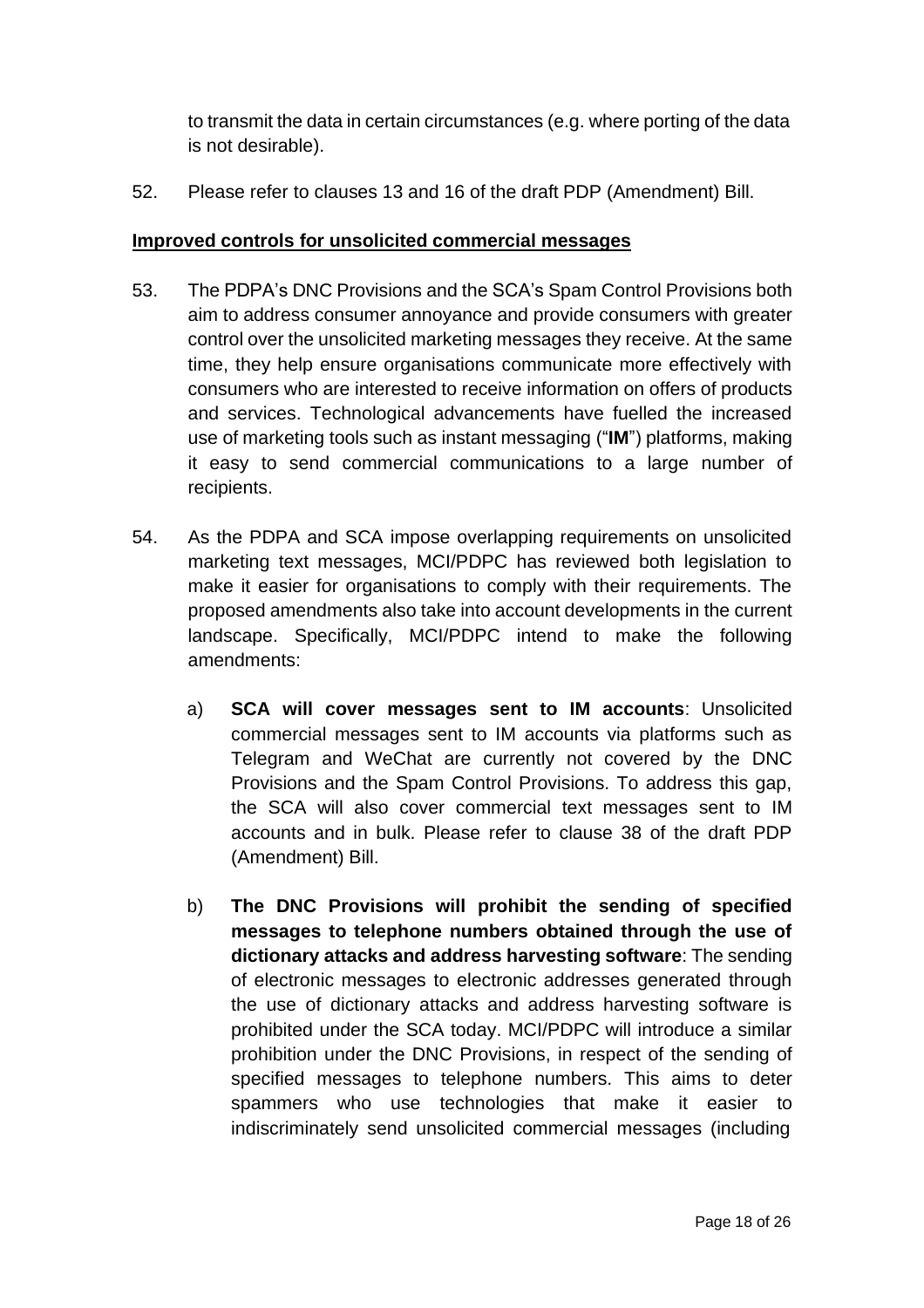robocalls <sup>19</sup>) to a large number of recipients, and helps ensure Singapore does not become a haven for such spammers. Persons who send specified messages to mobile telephone numbers obtained through the use of dictionary attacks or address harvesting software will be dealt with under the amended PDPA. Please refer to clause 27 of the draft PDP (Amendment) Bill.

- c) **Introduce obligation and liability on third-party checkers**: Presently, the PDPA does not impose liabilities on third-party checkers engaged by organisations to check the DNC Register(s) on their behalf. The amendments will impose an obligation on third-party checkers to communicate accurate DNC Register results to organisations that they are checking the DNC Register(s) on behalf of, and liability on these checkers for DNC infringements resulting from erroneous information provided by them. The sender would be deemed to have complied with its duty to check the DNC Register(s), if it had been informed by the checker that the number is not listed in the relevant register. This is provided the sender has no reason to believe that, and was not reckless as to whether, the information provided by the checker was false or inaccurate. Please refer to clauses 23 and 24 of the draft PDP (Amendment) Bill.
- d) **Incorporate the Personal Data Protection (Exemption from Section 43) Order 2013 into the DNC Provisions**: The intent is to allow organisations to send messages to customers without the need to check the DNC Register(s) when the messages relate to the subject of their ongoing relationship. Please refer to clause 34 of the draft PDP (Amendment) Bill.

<sup>&</sup>lt;sup>19</sup> Robocalls refer to phone calls that use a computerised auto-dialler to deliver pre-recorded messages. Refer also to section 36 of the PDPA for definition of "voice call".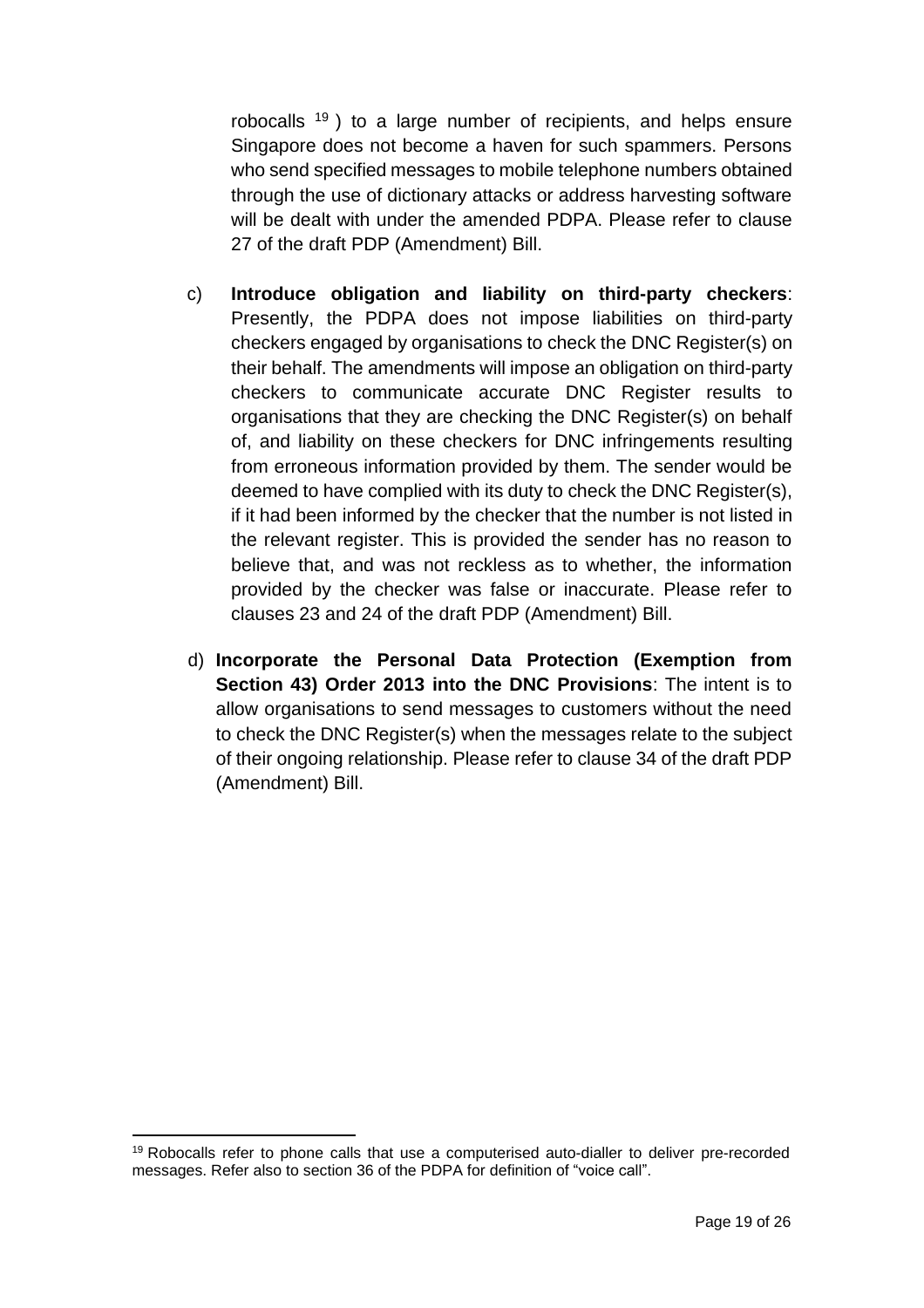### **PART V: STRENGTHENING EFFECTIVENESS OF ENFORCEMENT**

### **Enforcement of DNC Provisions under administrative regime**

- 55. Currently, breaches of certain DNC Provisions (e.g. duty to check DNC Register, provision of contact information and not to conceal Calling Line Identity under sections 43(2), 44(2) and 45(2) of the PDPA) are enforced as criminal offences.
- 56. MCI/PDPC intend for PDPC to enforce these DNC Provisions under the same administrative regime as the DP Provisions<sup>20</sup>, which will empower PDPC to issue directions (including imposing financial penalties) for infringements. This will enable PDPC to resolve DNC complaints more efficiently and proportionately. Several jurisdictions, such as Australia, Canada, Hong Kong and the United Kingdom ("**UK**"), similarly enforce DNC provisions under administrative regimes.
- 57. Please refer to clauses 24 to 26 of the draft PDP (Amendment) Bill.

#### **Increased financial penalty cap**

- 58. Under section 29(2)(d) of the PDPA, PDPC may impose a financial penalty of up to S\$1 million for data breaches under the PDPA. The amendments will increase the maximum financial penalty to (i) up to 10% of an organisation's annual gross turnover in Singapore; or (ii) S\$1 million, whichever is higher.
- 59. The higher cap will serve as a stronger deterrent, and provide PDPC with more flexibility in meting out financial penalties based on the circumstances and seriousness of a breach. The higher cap will also be closer to that of other jurisdictions, such as EU and Australia. For example, the EU GDPR provides for a revenue-based maximum financial penalty (€20 million or 4% of the entity's global annual turnover of the previous financial year, whichever is higher). The higher cap is also aligned with other relevant Acts<sup>21</sup>.
- 60. Please refer to clause 17 of the draft PDP (Amendment) Bill.

<sup>&</sup>lt;sup>20</sup> Refer to PDPC's Public Consultation for Managing Unsolicited Messages and the Provision of Guidance to Support Innovation in the Digital Economy and the response to the feedback received.

<sup>&</sup>lt;sup>21</sup> For example, section 69(4) of the Competition Act states that no financial penalty fixed by the Competition and Consumer Commission of Singapore ("**CCCS**") may exceed 10% or such other percentage of such turnover of the business of the undertaking in Singapore for each year of infringement for each period, up to a maximum of three years, as the Minister may, by order published in the Gazette, prescribe.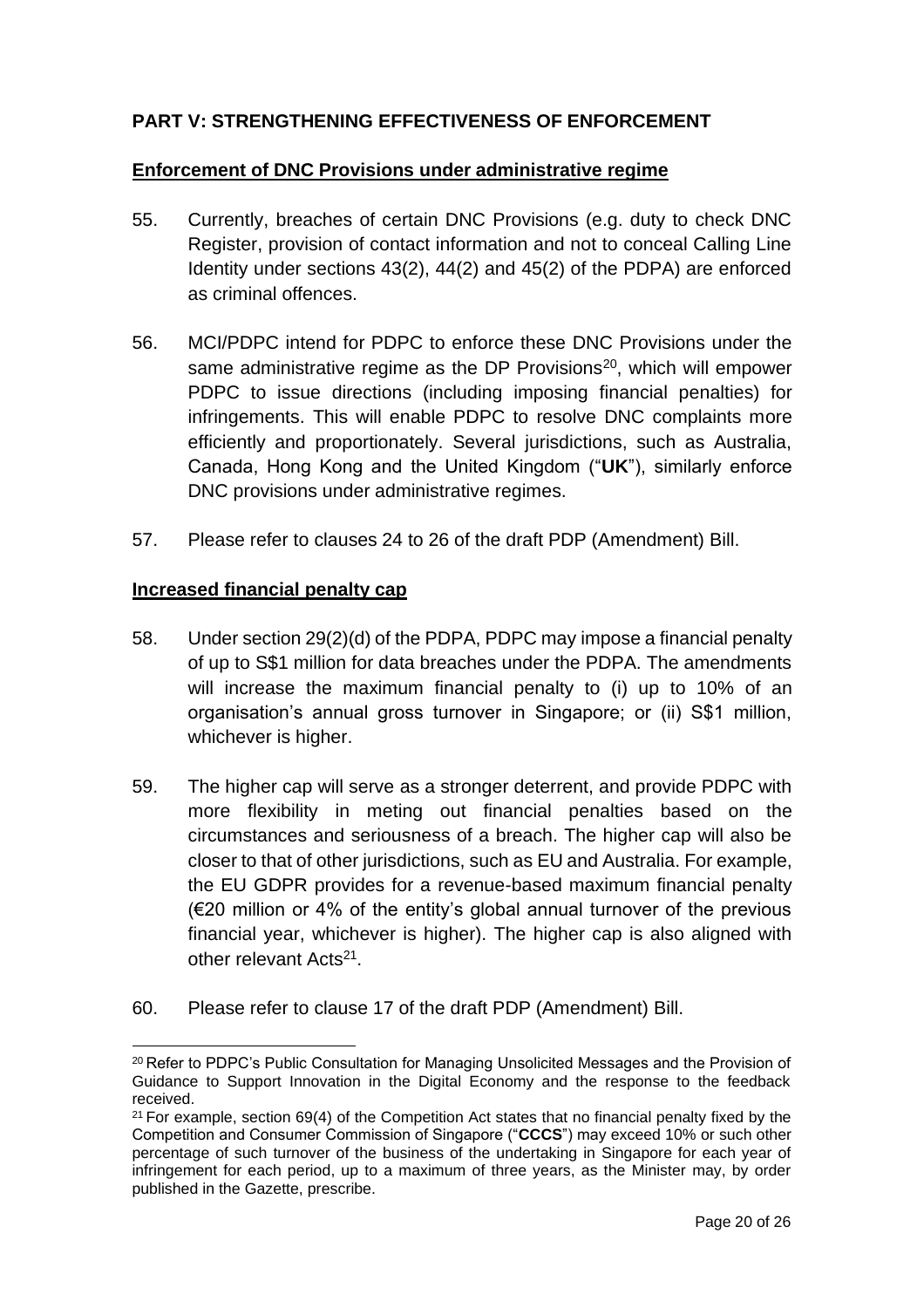### **Require attendance**

- 61. Presently, PDPC does not have any recourse under the PDPA against organisations which refuse to reply to PDPC's notice to produce information, or give a statement when required.
- 62. MCI/PDPC will introduce an offence for a person to fail to comply with an order to appear before PDPC/an inspector and provide his/her statement(s) in relation to an investigation under section 50 of the PDPA. It will also be an offence for a person to fail to produce any document specified in a written notice to produce mentioned in paragraph 1(1) of the Ninth Schedule.
- 63. Please refer to clause 29 of the draft PDP (Amendment) Bill.

#### **Statutory undertakings**

- 64. Statutory undertakings allow a regulator to apply more flexible and individually tailored approaches to enforcement. From PDPC's experience, organisations that have in place a data protection management plan will have an effective system for monitoring, internal reporting, and management of data breaches. The implementation of the data breach management plan can be the subject of a statutory undertaking. When coupled with mandatory breach notification, statutory undertakings will further encourage organisations to adopt accountable practices.
- 65. Several jurisdictions, such as Australia, Canada and the UK, offer undertakings as part of their enforcement regime. Presently, PDPC accepts undertakings under its Active Enforcement Framework<sup>22</sup>. The amendments will enhance the effectiveness of undertakings as an enforcement mechanism. The statutory undertaking scheme will expand the range of options for enforcing breaches of undertakings.
- 66. PDPC may investigate the underlying breach if the organisation fails to comply with the statutory undertaking. Alternatively, a breach of a statutory undertaking will be enforceable by PDPC directly through the issuance of directions. If the organisation fails to comply with these directions, PDPC may apply for the directions to be registered by the District Court under section 30 of the PDPA.
- 67. Please refer to clause 18 of the draft PDP (Amendment) Bill.

<sup>22</sup> Refer to PDPC's Guide to Active Enforcement.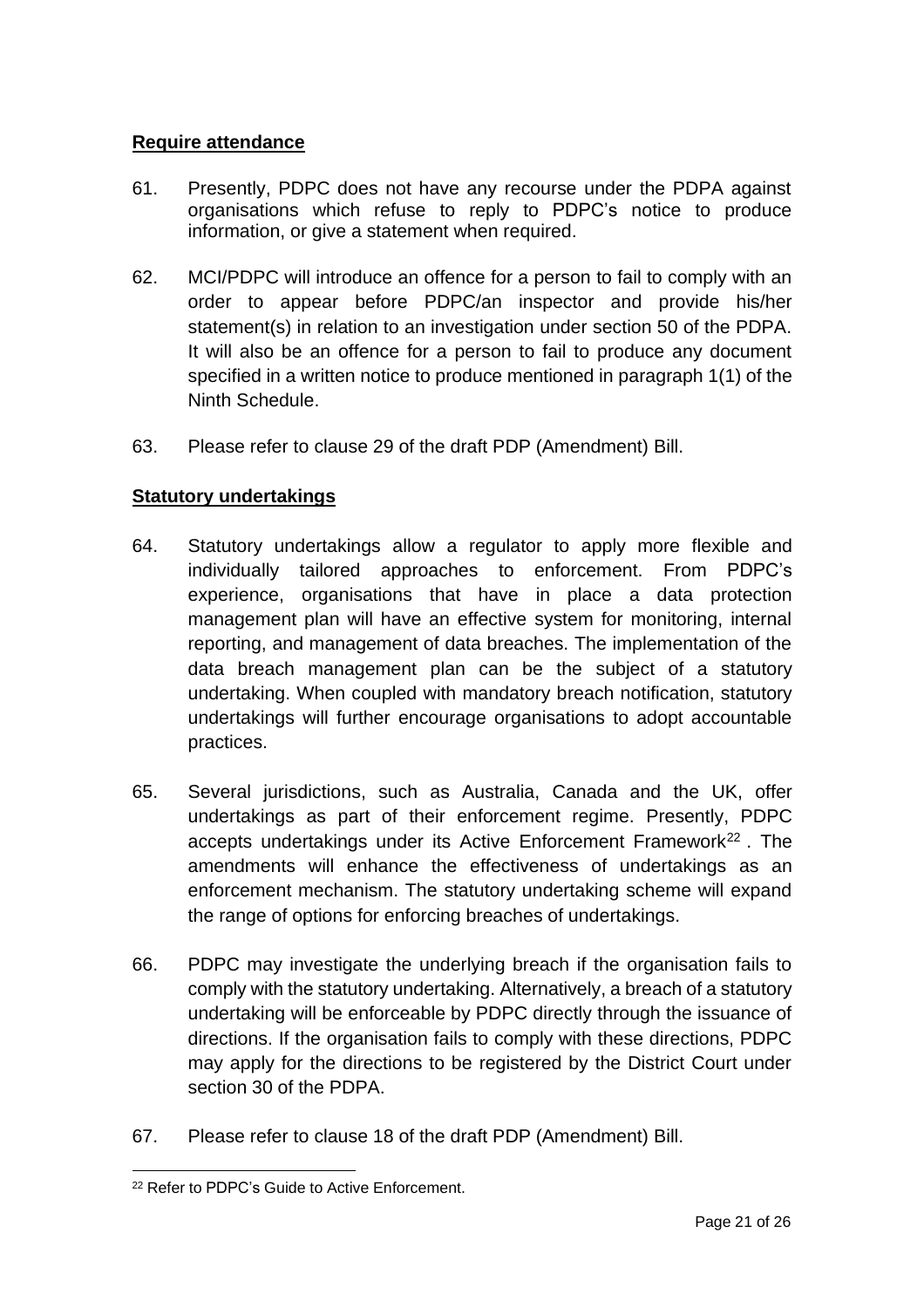#### **Referrals to mediation**

- 68. To enable PDPC to manage the increase in data protection complaints in a sustainable manner, MCI/PDPC will amend section 27 of the PDPA to provide PDPC with the power to (i) establish or approve one or more mediation schemes; and (ii) direct complainants to resolve disputes via mediation, without the need to secure consent of both parties to the complaint or dispute. This framework would be similar to those enacted in the Medical Registration Act, Private Education Act, Info-communications Media Development Authority ("**IMDA**") Act, and Monetary Authority of Singapore ("**MAS**") Act.
- 69. Where individuals seek PDPC's assistance on a complaint or dispute under the PDPA, all parties to the complaint or dispute will be required to participate in the mediation scheme when directed by PDPC, and must comply with such terms and conditions of participation in the scheme as may be prescribed. If an individual does not agree to the terms and conditions of the scheme, he/she may attempt to resolve the matter on his/her own, either through exercising his/her right of private action under section 32 of the PDPA, or by other forms of alternate dispute resolution outside of the PDPA.
- 70. Please refer to clause 15 of the draft PDP (Amendment) Bill.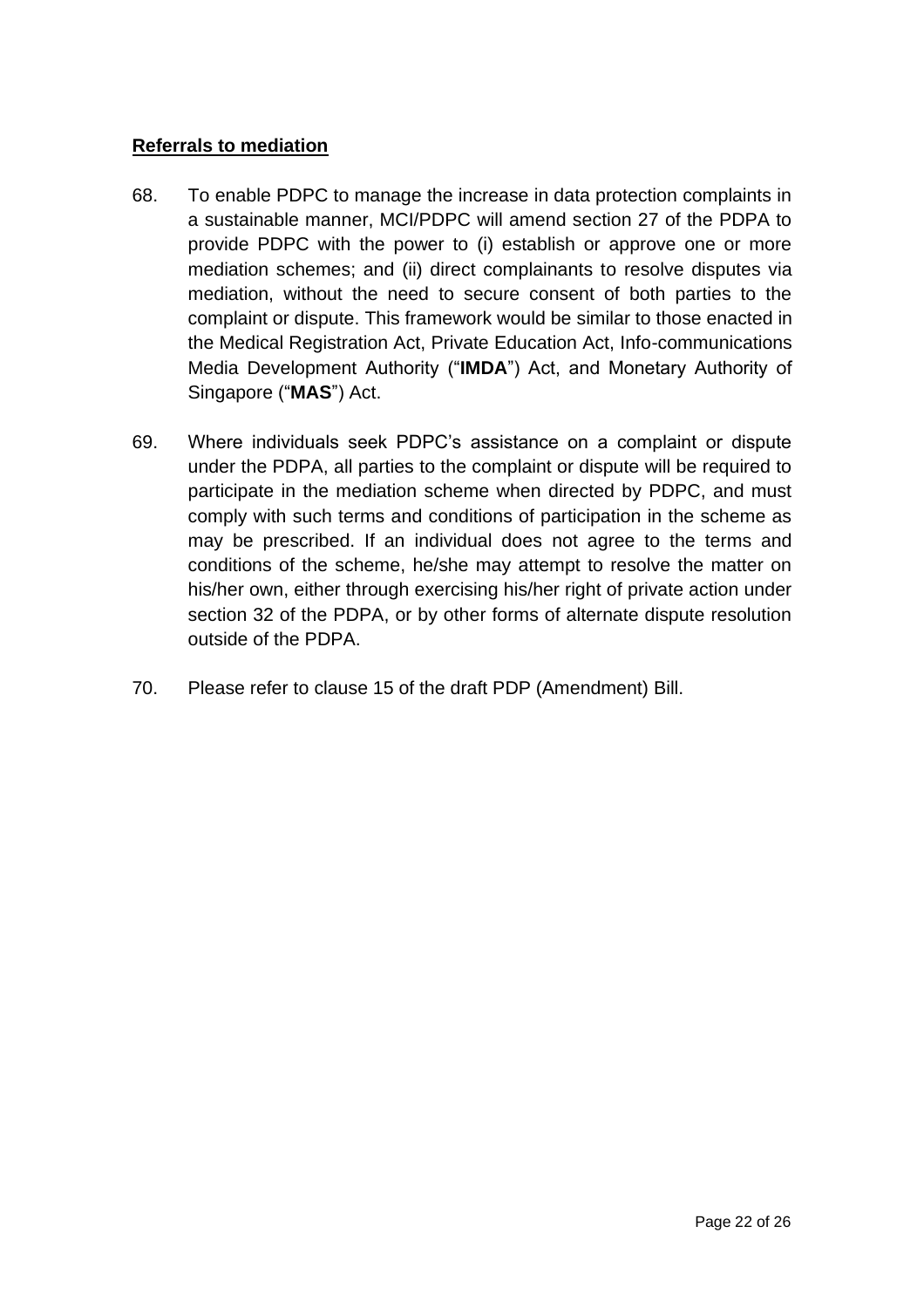### **PART VI: OTHERS**

## **Preservation of personal data requested pursuant to access and porting requests**

- 71. The PDPA provides individuals with the right to request to access their personal data in an organisation's control or possession<sup>23</sup>. However, there is currently no requirement for the organisation to preserve a copy of the individual's requested personal data should the organisation deny the request. This results in situations where the requesting individual is no longer able to obtain access to the requested personal data even if he/she seeks recourse for the rejection of the request, if the organisation deletes the requested personal data.
- 72. MCI/PDPC will introduce a requirement for organisations to preserve personal data requested pursuant to an access request (or a copy) for a prescribed period of (a) at least 30 calendar days after rejection of the request, or (b) until the individual has exhausted his/her right to apply for a reconsideration request to PDPC or appeal to the Data Protection Appeal Committee, High Court or Court of Appeal, whichever is later. This will help to preserve the availability of a meaningful remedy should the individual succeed in his/her application. MCI/PDPC will similarly require preservation of personal data requested pursuant to a data porting request.
- 73. Please refer to clause 19 of the draft PDP (Amendment) Bill.

### **Prohibitions to providing access**

74. Currently, organisations are prohibited from providing access to personal data where it reveals the personal data about another individual or it reveals the identity of an individual who has provided personal data about another individual and the individual providing the personal data does not consent to the disclosure of his/her identity $^{24}$ . From PDPC's experience, this has resulted in implementation issues for organisations providing access to personal data (e.g. removing third parties' personal data captured in CCTV footage). To ensure alignment with the Data Portability Obligation and for the reasons provided above in paragraph 46, MCI/PDPC will amend section 21 of the PDPA to reduce the scope of prohibitions to access in relation to user provided and user activity data. The amendment will allow organisations to provide access to such data,

<sup>23</sup> Section 21 of the PDPA.

 $24$  Sections 21(3)(c) and 21(3)(d) of the PDPA.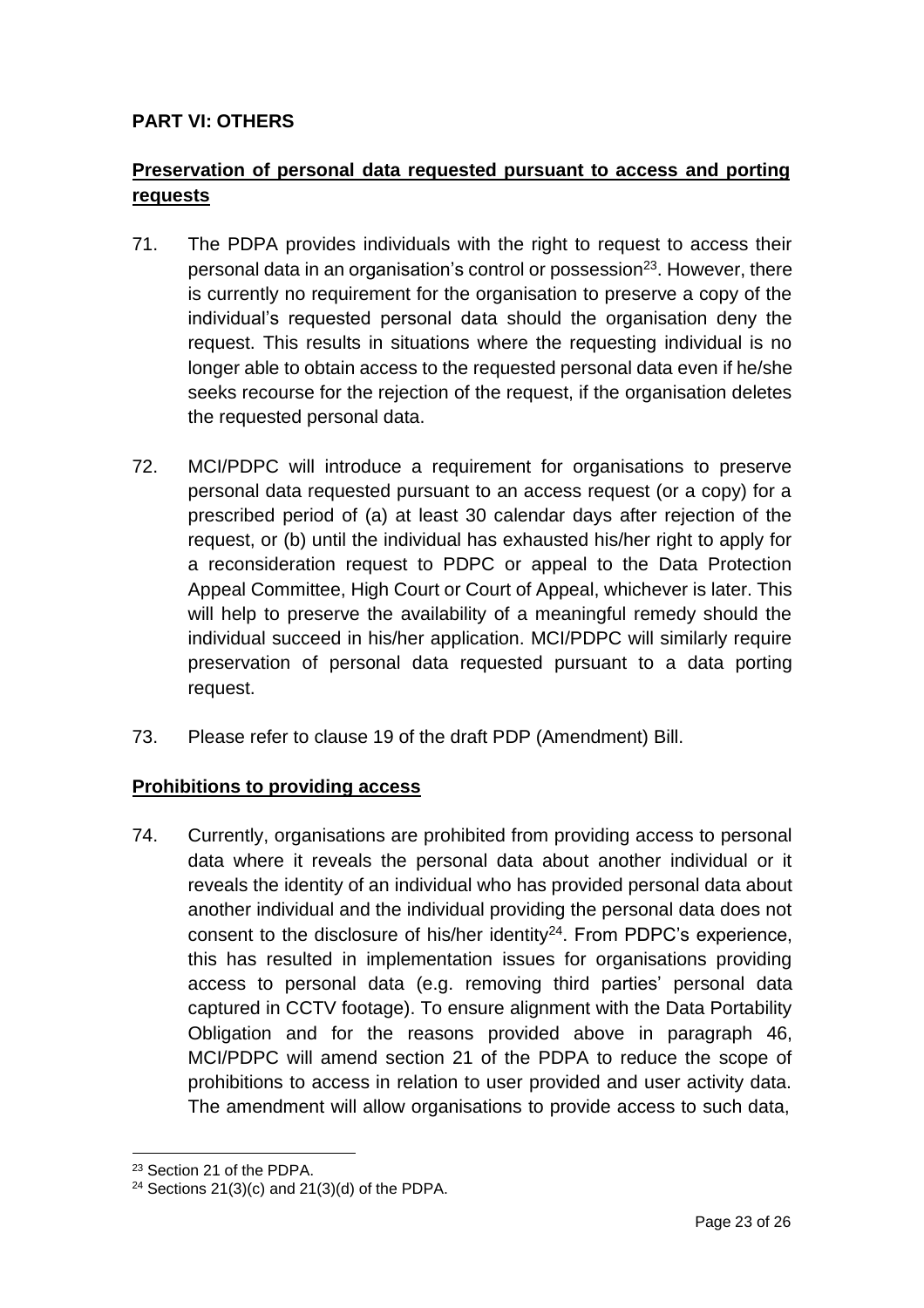regardless of whether providing access could (i) reveal personal data about another individual, or (ii) reveal the identity of an individual who has provided personal data about another individual and that individual does not consent to the disclosure of his/her identity.

75. Please refer to clause 10 of the draft PDP (Amendment) Bill.

# **Excluding "derived personal data" from Correction and Data Portability Obligations**

- 76. For the reasons provided above in paragraphs 48 and 49, MCI/PDPC will provide an exception for "derived personal data" to the Correction Obligation. "Derived personal data" will also be excluded from the Data Portability Obligation. To ensure organisations remain accountable for personal data in their possession or under their control, organisations will still be required to provide individuals with access to derived personal data. Organisations are to also provide the individual with information about the ways in which the derived personal data has been or may have been used or disclosed by the organisation within a year before the date of the request.
- 77. Please refer to clauses 13 and 33 of the draft PDP (Amendment) Bill.

### **Revised exceptions to Consent Obligation**

- 78. The PDPA provides for consent as the primary basis for collecting, using and disclosing personal data, with the Second, Third and Fourth Schedules setting out exceptions relating to collection, use and disclosure respectively.
- 79. The amendments will streamline and consolidate the exceptions to consent, to simplify how organisations may collect, use and disclose personal data without consent. Instead of having three separate Schedules, MCI/PDPC will have (a) a Schedule for all exceptions to the consent requirement which apply collectively to the collection, use and disclosure of personal data; and (b) another Schedule for all exceptions to the consent requirement which apply separately to the collection, use or disclosure of personal data. Minor revisions will be made to align the purposes or conditions when merging the common exceptions into the relevant Schedules. Please refer to clauses 8, 31 and 32 of the draft PDP (Amendment) Bill.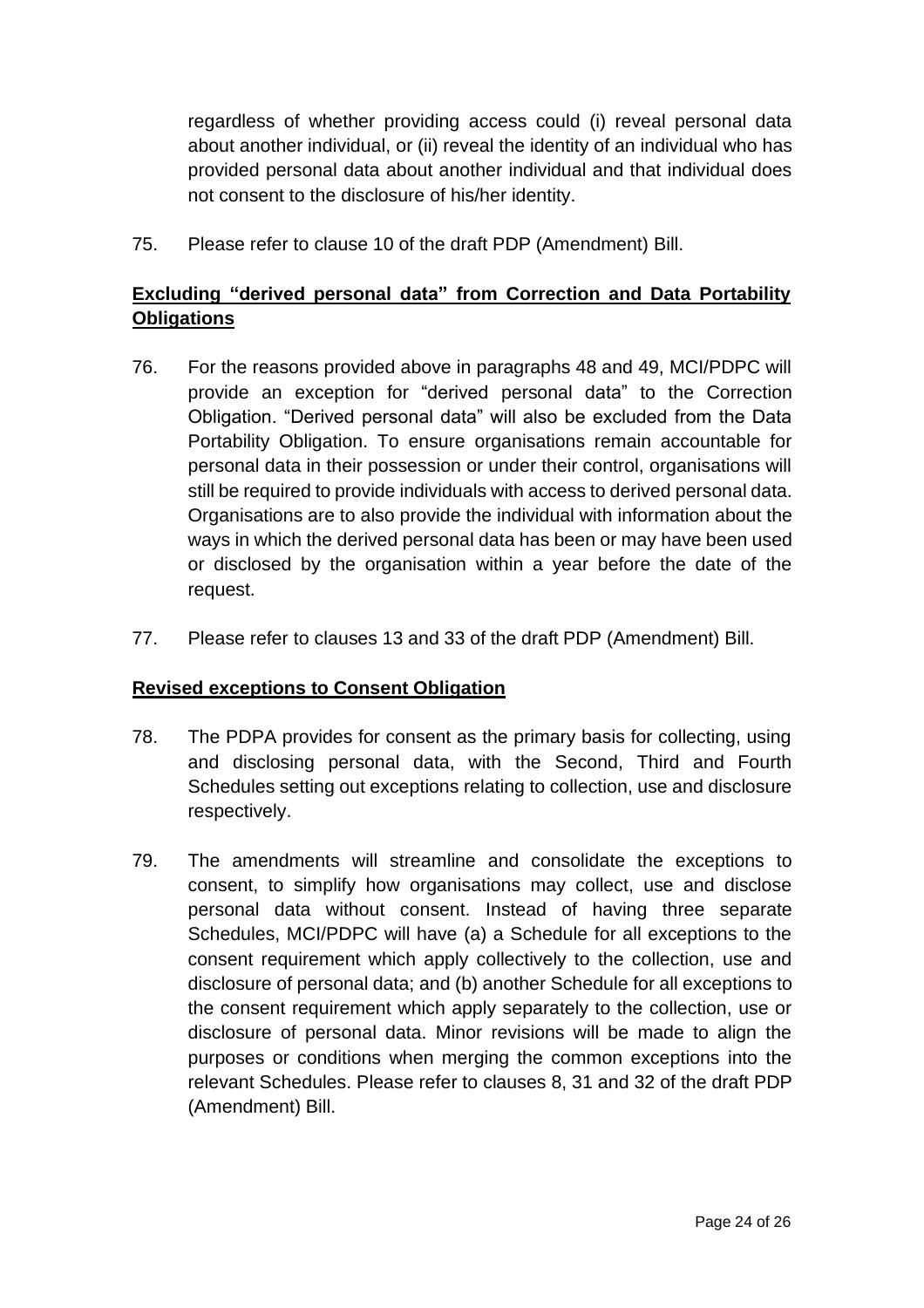- 80. MCI/PDPC will amend the business asset transaction exception <sup>25</sup> to extend the scope of applicable personal data under this exception to include that of independent contractors (e.g. Grab drivers), in addition to the personal data of an employee, customer, director, officer or shareholder of the organisation.
- 81. Please refer to clause 31 of the draft PDP (Amendment) Bill.

 $25$  See section 17 of the PDPA, as well as Second Schedule, paragraphs 1(p) and 3, and Fourth Schedule, paragraphs 1(p) and 3.